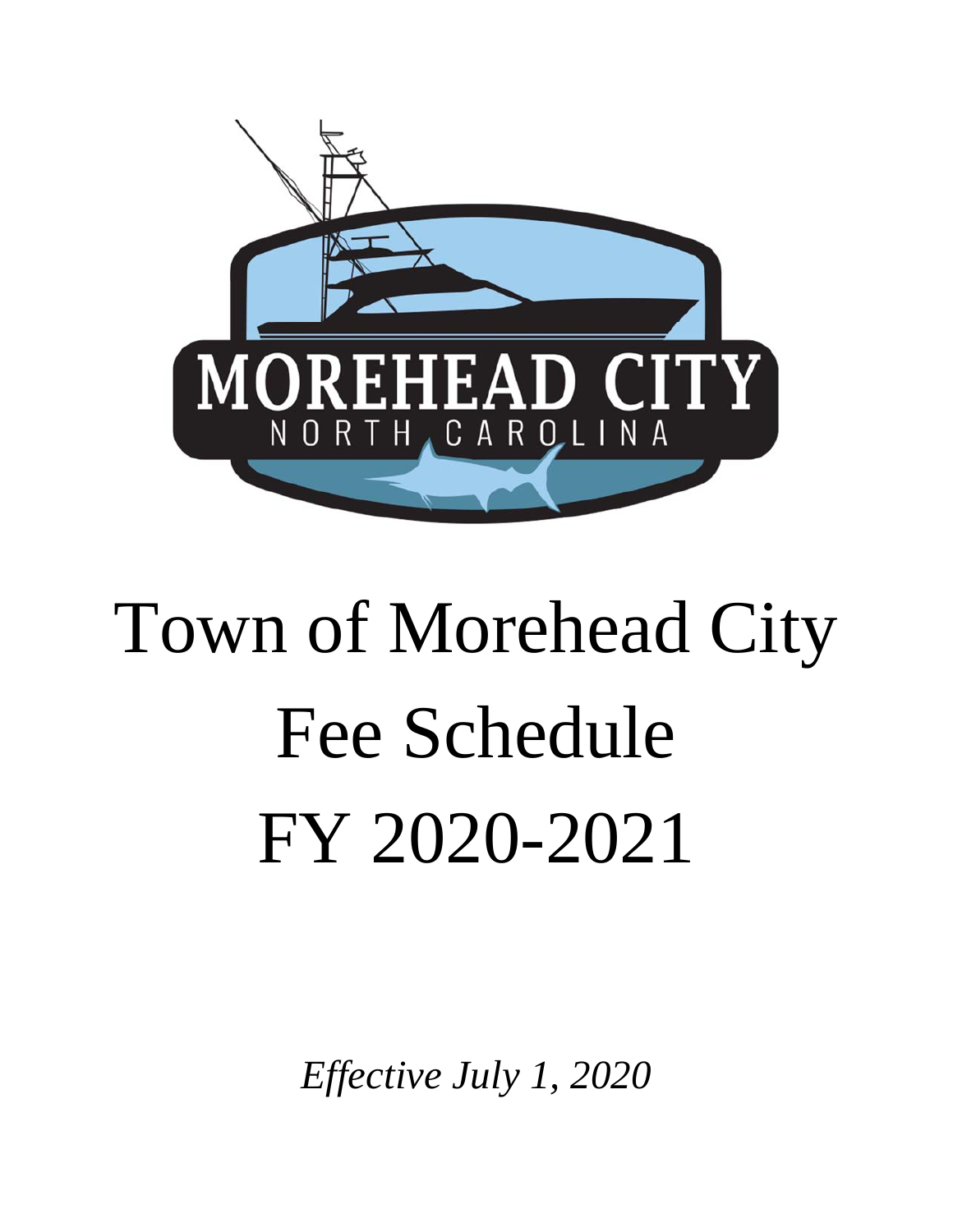

## **TOWN OF MOREHEAD CITY SCHEDULE OF FEES 2020-2021 FISCAL YEAR Effective July 1, 2020**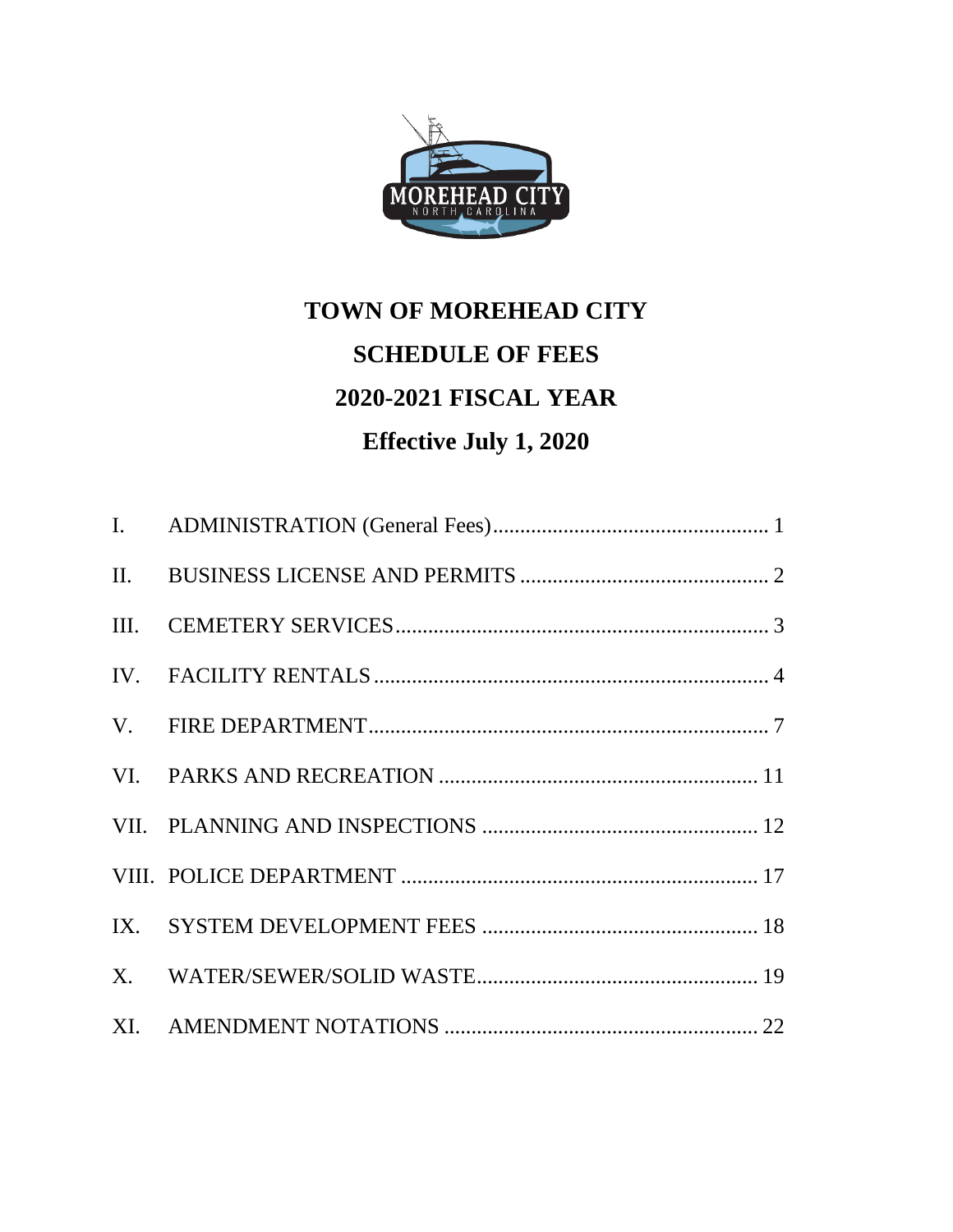## **SECTION I**

## **ADMINISTRATION**

| A. Certified Copies                                                                    |               |
|----------------------------------------------------------------------------------------|---------------|
| <b>First Page</b>                                                                      | \$3.00        |
| <b>Additional Pages (each)</b>                                                         | \$2.00        |
| B. Uncertified Copies (per page)                                                       | \$.20         |
| C. Branding Items                                                                      |               |
| Morehead City Flag                                                                     | \$85.00       |
| Morehead City License Plate                                                            | \$10.00       |
| <b>Morehead City Stickers</b>                                                          | $$1.00$ small |
|                                                                                        | $$2.00$ large |
| D. Return Check Fees                                                                   |               |
| NCGS $105-357(b)(2)$<br>Taxes                                                          | \$25.00       |
| Or 10% of the Check Amount or Electronic Funds Transfer Amount<br>whichever is greater |               |
| Other Collections NCGS 25-3-506                                                        | \$25.00       |
|                                                                                        |               |

## **Return check fees will apply to any check received by Morehead City**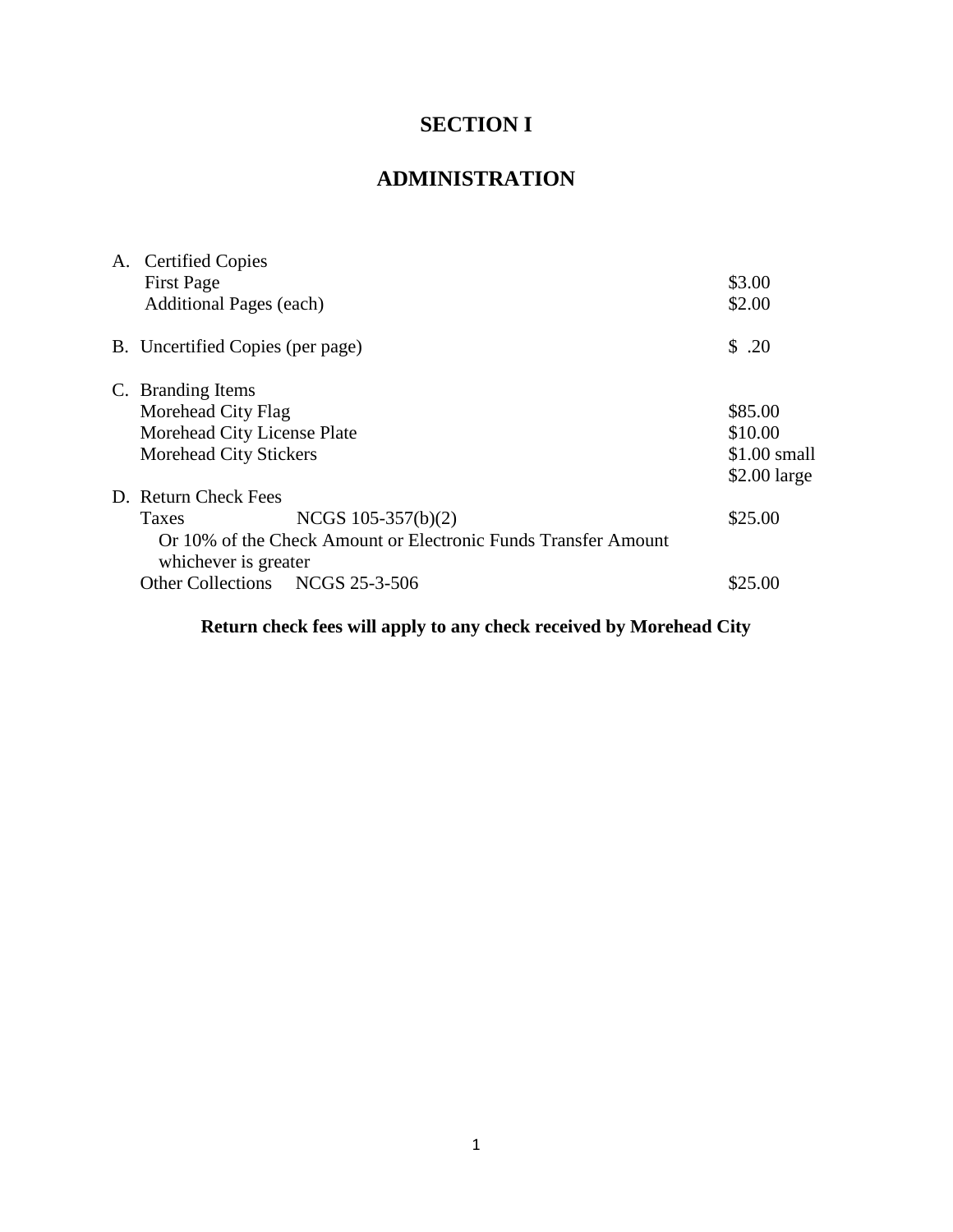## **SECTION II**

## **BUSINESS LICENSES AND PERMITS**

| A. Itinerant Merchants:                                                                                                                                                                                     |                                              |
|-------------------------------------------------------------------------------------------------------------------------------------------------------------------------------------------------------------|----------------------------------------------|
| <b>Itinerant Merchant License</b>                                                                                                                                                                           | \$300.00                                     |
| Itinerant Merchant Fee during N.C. Seafood Festival                                                                                                                                                         | \$300.00                                     |
| Endorsement from N.C. Seafood Festival                                                                                                                                                                      | \$300.00                                     |
| Violations (Per day; To be Paid within 96 hours)                                                                                                                                                            | \$500.00                                     |
| Plus solid waste disposal fee (6 months) Applies to all Merchant Licenses                                                                                                                                   | \$117.00                                     |
| Note: Plus post \$5,000 surety bond payable to the Town of Morehead City                                                                                                                                    |                                              |
| <b>B.</b> Street Performers:                                                                                                                                                                                |                                              |
| <b>Application Fee</b>                                                                                                                                                                                      | \$10.00                                      |
| C. Taxi Franchise.<br>(also see Police Department Taxi Fees)<br>Certificate of Convenience & Necessity (Taxi)<br>Renewal (Every two (2) years)<br><b>Limousine Service</b><br>Renewal (Every two (2) years) | \$125.00<br>\$125.00<br>\$125.00<br>\$125.00 |
|                                                                                                                                                                                                             |                                              |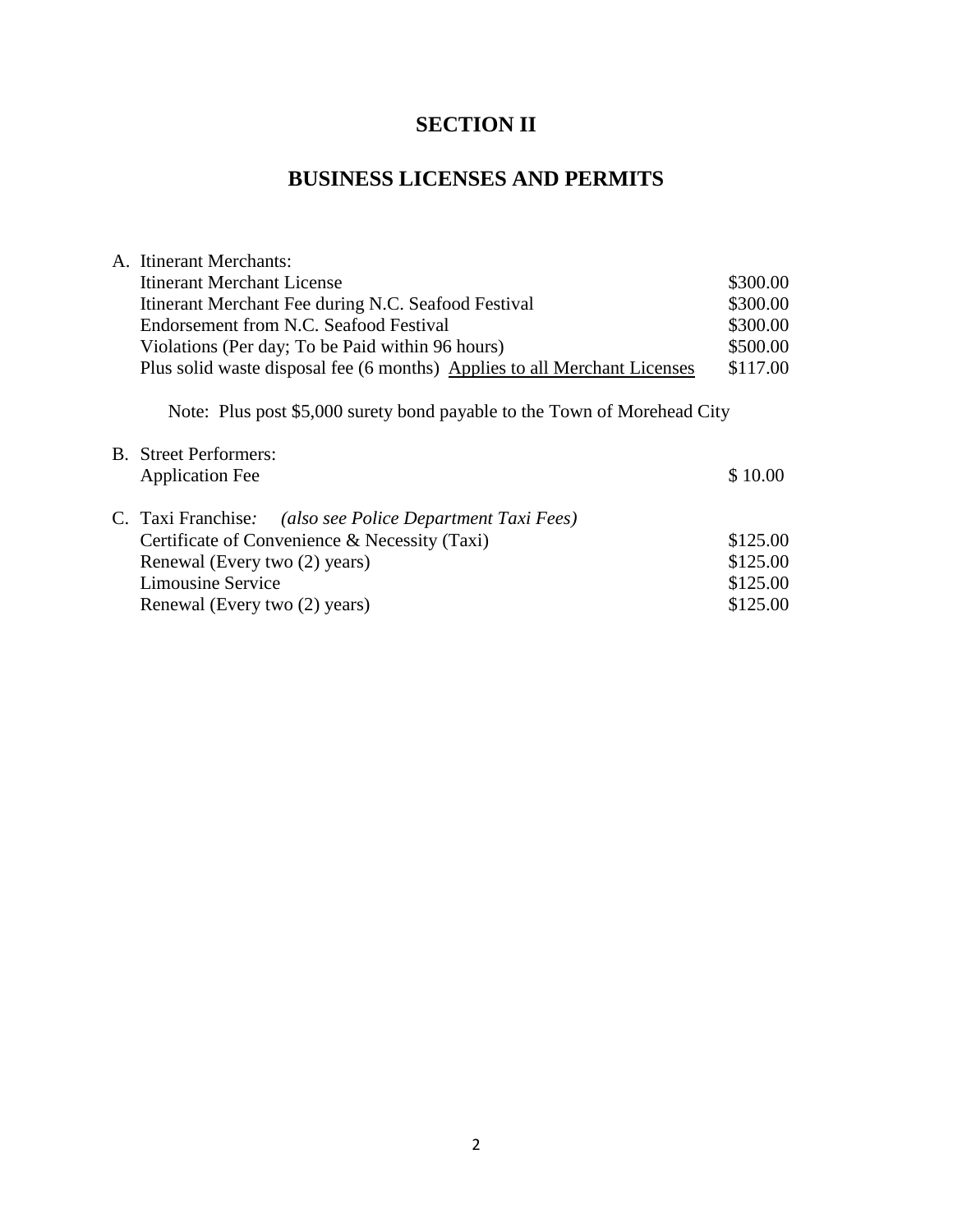## **SECTION III**

## **CEMETERY**

## A. Municipal Cemetery Lots

| Adult Burial Plot [Vault size $3\frac{1}{2}$ ' W x $8'$ L]                                                                    |          |
|-------------------------------------------------------------------------------------------------------------------------------|----------|
| Resident                                                                                                                      | \$500.00 |
| Nonresident                                                                                                                   | \$700.00 |
| Infant/Child Plot [Vault size 30" W x 48" L $(25\% \text{ of adult plot cost})$                                               |          |
| Resident                                                                                                                      | \$125.00 |
| Nonresident                                                                                                                   | \$187.50 |
| B. Bayview Extension Municipal Cemetery Lots (Acquired in 2016)<br>Adult Burial Plot [Vault size $3\frac{1}{2}$ ' W x $8'$ L] |          |
| Resident                                                                                                                      | \$520.00 |
| Nonresident                                                                                                                   | \$780.00 |
|                                                                                                                               |          |

C. Bayview Cemetery Veterans Memorial at Bayview Cemetery: Veterans Memorial fees shall be charged to offset the costs of engraving, maintenance and upkeep of the Memorial. Fees are adjusted as needed and subject to change without notice.

D. Administrative Fee for Burial: (Applies to all) \$35.00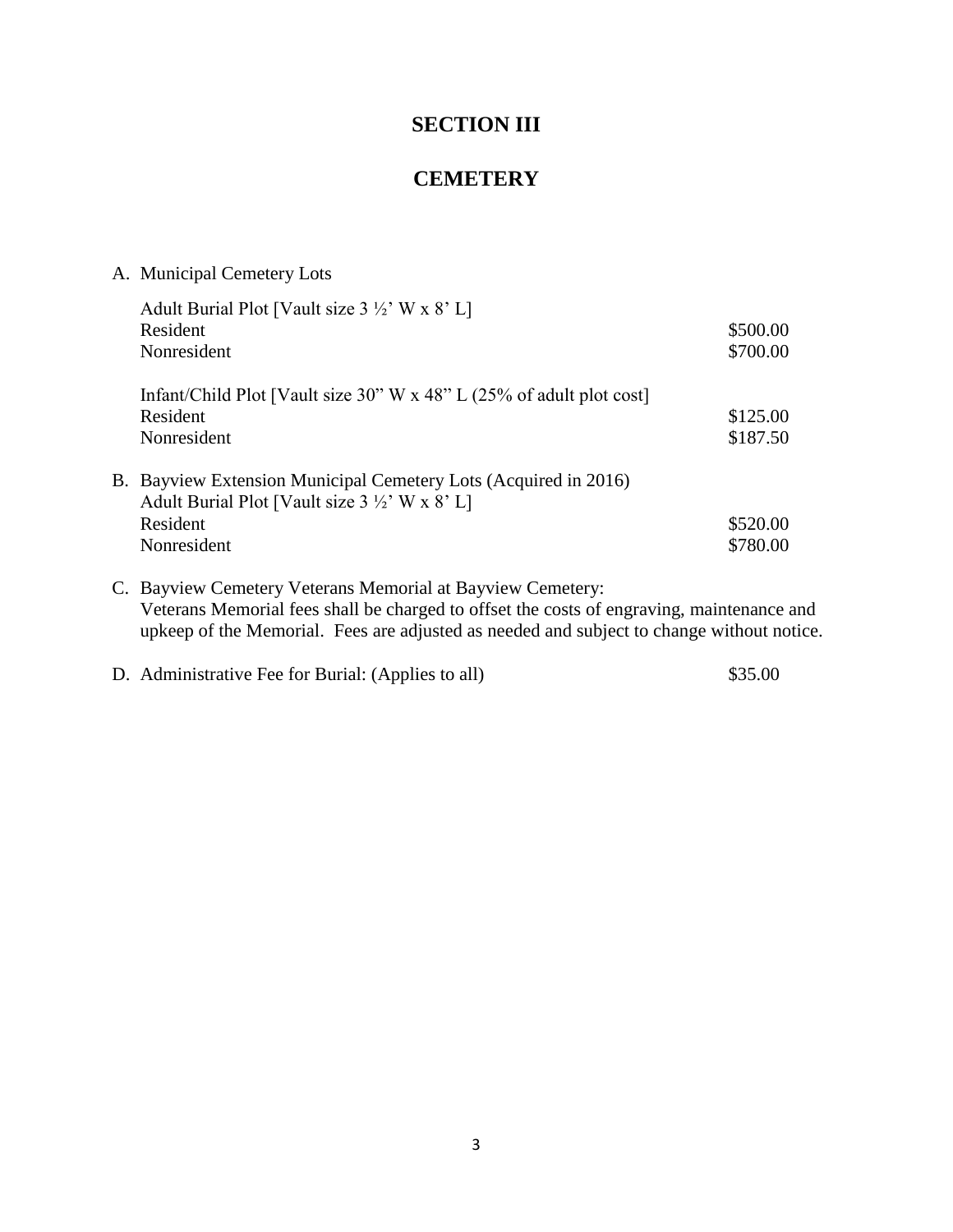## **SECTION IV**

## **FACILITY RENTALS**

## A. Boat Dockage

| Jaycee Park                                                                                                                              |         |
|------------------------------------------------------------------------------------------------------------------------------------------|---------|
| Vessels Up to 26 feet (Includes water & electric)                                                                                        | \$40.40 |
| Fee for each additional linear foot over 26 feet                                                                                         | \$1.55  |
| Penalty - Violation of Ordinance 2008-42 (per occurrence) Civil Penalty<br>Each day the violation continues shall be a separate offense. | 150.00  |
|                                                                                                                                          |         |
| <b>Sixth Street Daydocks</b>                                                                                                             |         |
| Penalty – Violation of Ordinance 2008-45 (per occurrence) Civil Penalty                                                                  | \$50.00 |
| Each day the violation continues shall be a separate offense.                                                                            |         |
| South 11st Street Vessel Parking Permit Fee                                                                                              | \$25.00 |
| Permits issued on a first come, first served basis, to individuals that have                                                             |         |
| submitted a fully completed application, evidence of permanent or part-                                                                  |         |
| time (3 months out of the year) residency within the Town's municipal                                                                    |         |
| limits (copy of tax bill, utility bill, water bill or deed), presentment of                                                              |         |
| photo identification, evidence of vessel ownership or close family                                                                       |         |
| relationship to owner (father, mother, son, daughter, brother or sister) and                                                             |         |
| non-transferable, non-refundable application fee. Only one (1) permit                                                                    |         |

#### B. Recreation Center

issued per household.

| <b>Recreation</b>   | Gov't/Non-Profit  | <b>Commercial</b> | <b>Resident</b>   | Non-            |
|---------------------|-------------------|-------------------|-------------------|-----------------|
| <b>Center Space</b> | & Civic           |                   |                   | <b>Resident</b> |
| Meeting             | \$5/hr.           | \$20/hr.          | \$5/hr.           | \$10/hr.        |
| Rooms*              |                   |                   |                   |                 |
| Exercise            | \$10/hr.          | \$25/hr.          | \$10/hr.          | \$15/hr.        |
| Classroom           |                   |                   |                   |                 |
| Gymnasium           | \$15/hr.          | \$20/hr.          | \$15/hr.          | \$20/hr.        |
|                     |                   |                   |                   |                 |
| Multi-Purpose       | \$35/hr.          |                   |                   |                 |
| Field               | per field         |                   |                   |                 |
| W.S. King           | \$20/hr.          | \$40/hr.          | \$20/hr.          | \$25/hr.        |
| Room                | $$125/8$ hrs.     |                   | \$125/8hrs.       | \$175/8hrs.     |
| Kitchen             | \$50              | \$75              | \$50              |                 |
|                     | Cooking/Food Prep |                   | Cooking/Food Prep |                 |
|                     | \$25              | \$50              | \$25              |                 |
|                     | If Catered        |                   | If Catered        |                 |
| Picnic Kit          |                   |                   | \$25 Deposit      |                 |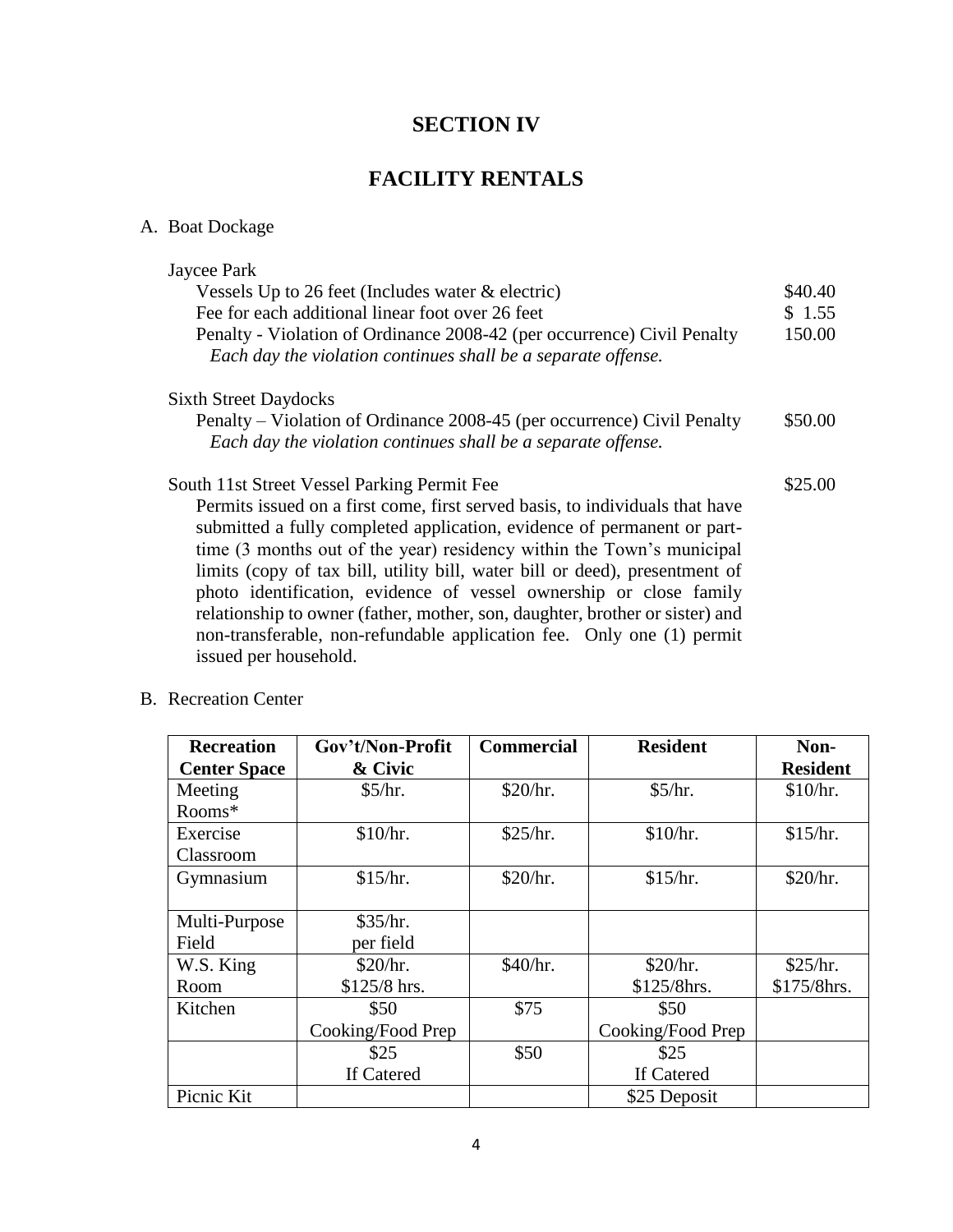#### *Picnic Kit may include balls, bases, horseshoes, etc. \**Meeting rooms are free of charge 8:00 a.m. – 5:00 p.m. Monday-Friday\*

#### C. Other Facilities

| <b>Facility</b>       | Gov't/Non-Profit        | <b>Commercial</b> | <b>Resident</b> | Non-            |
|-----------------------|-------------------------|-------------------|-----------------|-----------------|
|                       | & Civic                 |                   |                 | <b>Resident</b> |
| <b>City Park</b>      | \$25/3hr.               | \$25/hr.          | \$25/3 hrs.     | \$25/3hrs.      |
| Gazebo                |                         |                   |                 |                 |
| Jaycee Park           | \$25/3hrs.              | \$25/hr.          | \$25/3 hrs.     | \$25/3hrs.      |
| Gazebo                |                         |                   |                 |                 |
| Katherine             | \$25/3hrs.              | \$25/hr.          | \$25/3hrs.      | \$25/3hrs.      |
| Davis Park            |                         |                   |                 |                 |
| Mitchell              | \$25/3hrs.              | \$25/hr           | \$25/3hrs.      | \$25/3hrs.      |
| Village               |                         |                   |                 |                 |
| Community             |                         |                   |                 |                 |
| Park Gazebo           |                         |                   |                 |                 |
| O'Neal Field          | \$500/day               |                   |                 |                 |
| <b>Baseball Field</b> |                         |                   |                 |                 |
| O'Neal Field          | \$300/day               |                   |                 |                 |
| Parking Lot           | Per Event               |                   |                 |                 |
| <b>Ottis Landing</b>  | \$25/3hrs.              | \$25/day          | \$25/day        | \$25/day        |
| Deck &                |                         |                   |                 |                 |
| <b>Weigh Station</b>  |                         |                   |                 |                 |
| <b>Rotary Park</b>    | \$35/hr.                |                   |                 |                 |
| <b>Soccer Field</b>   | Per Field               |                   |                 |                 |
| <b>Rotary Park</b>    | \$25/3hrs.              | \$25/hr.          | \$25/3hrs.      | \$25/3hrs.      |
| Shelter (2            |                         |                   |                 |                 |
| available)            |                         |                   |                 |                 |
| <b>Shevans Park</b>   | No Charge               |                   |                 |                 |
| <b>Small Shelter</b>  | <b>Reservations</b> are |                   |                 |                 |
|                       | Requested               |                   |                 |                 |
| <b>Shevans Park</b>   | \$25/3hrs.              | \$25/hr.          | \$25/3hrs.      | \$25/3hrs.      |
| Large Shelter         |                         |                   |                 |                 |
| <b>Shevans Park</b>   | \$15/3hrs.              | \$35/hr.          | \$15/3hrs.      | \$25/3hrs.      |
| <b>Tennis Courts</b>  |                         |                   |                 |                 |

## **NOTE:**

- Tennis Court Tournament Play  $-2$  court maximum
- Add Use/Reservation Fee of \$25 to the following facilities:
	- **Katherine Davis Park**
	- Ottis Landing/Weigh Station
	- **Jaycee Park**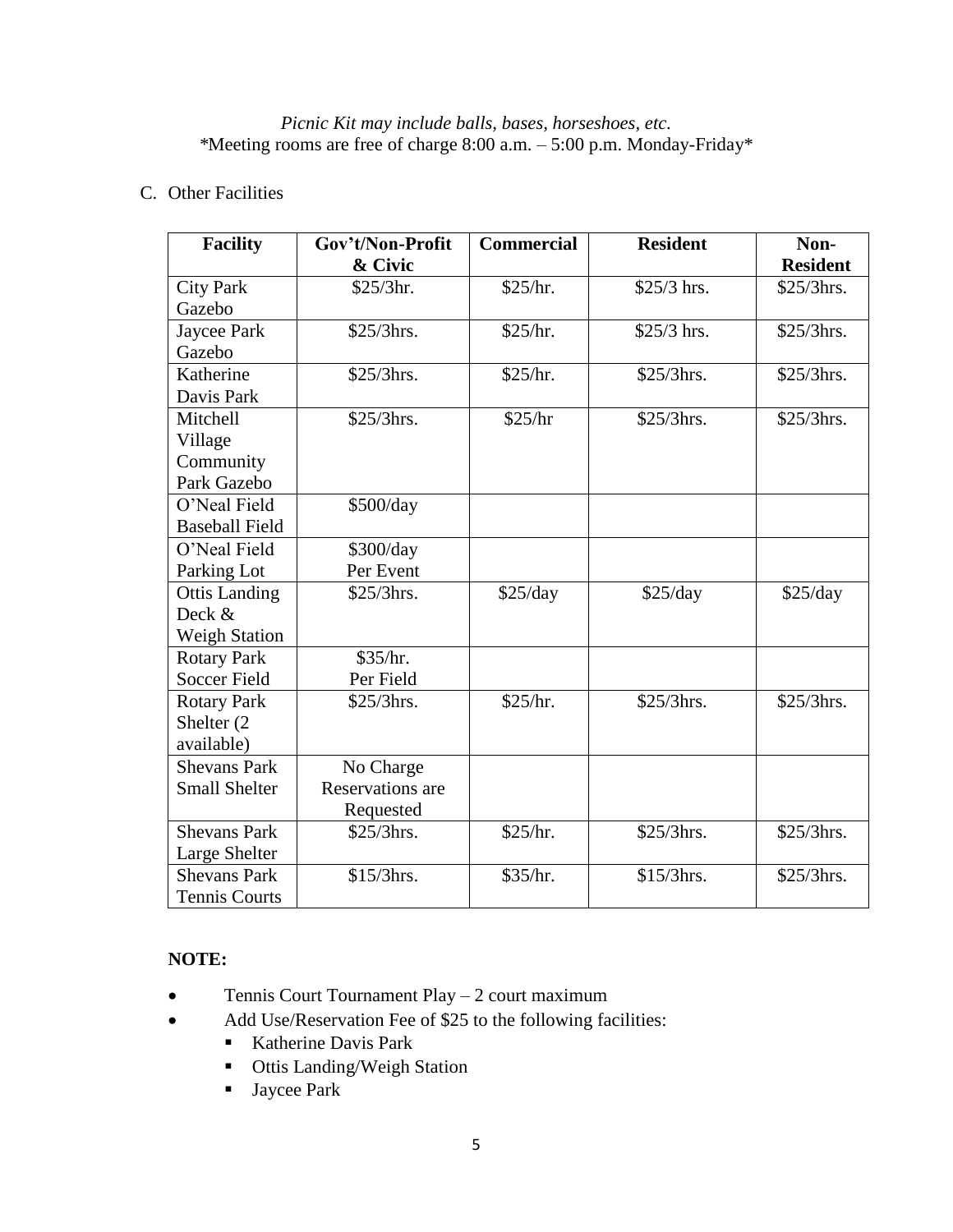**Mitchell Village Park** 

## D. Train Depot

| Business Hours $(9am - 5pm, M-F)$      | \$30.00/hr. |
|----------------------------------------|-------------|
| After Hours (nights/weekends)          | \$40.00/hr. |
| <b>Security Deposit</b>                | \$100.00    |
| Administrative Fee (Check to DMC Inc.) | \$25.00     |
| Alcohol Fee (Check to DMC Inc.)        | \$80.00     |

*There is a 2-Hour Minimum Reservation Requirement*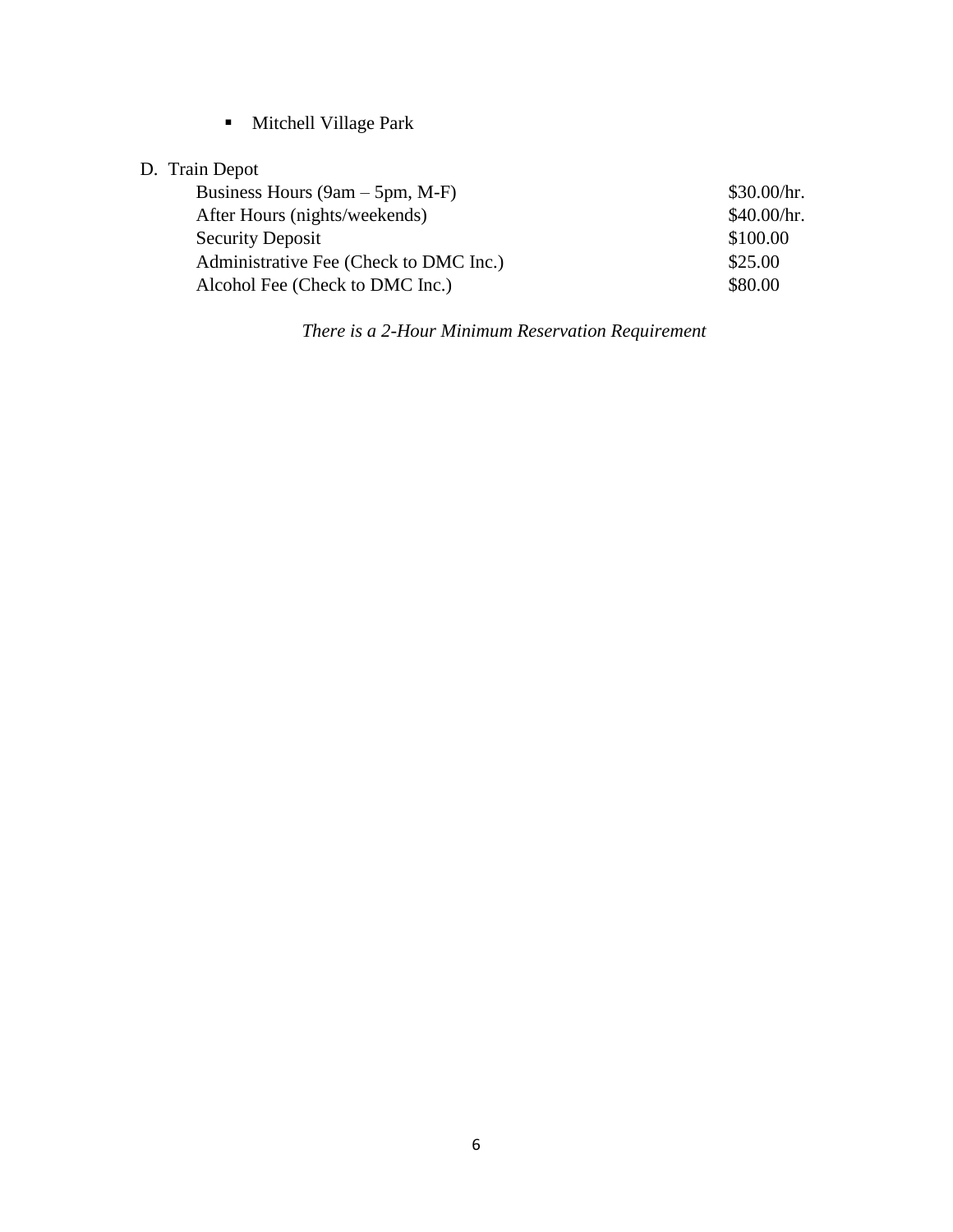#### **SECTION V**

#### **FIRE DEPARTMENT**

#### A. Fire Prevention & Inspection

| Fire Inspection Program Time Periods and Fees/Fines                     |                                       |                        |
|-------------------------------------------------------------------------|---------------------------------------|------------------------|
| 1 <sup>st</sup> Inspection (Initial)                                    |                                       | \$0.00                 |
| $2nd$ Inspection (After 30-days)                                        |                                       | <b>Potential Fines</b> |
| 3 <sup>rd</sup> Inspection (After 30-days)                              |                                       | <b>Potential Fines</b> |
| 4 <sup>th</sup> Inspection (After 10-days)                              | Civil Penalties & Fines Issued        |                        |
| 5 <sup>th</sup> Inspection (After 10-days)                              | Civil Penalties $&$ Fines, plus Civil |                        |
|                                                                         | Action, Misdemeanor Charges           |                        |
|                                                                         |                                       |                        |
| Home, Adult & Child Care Facilities Inspections                         |                                       |                        |
| <b>Foster Home Inspections</b>                                          |                                       | \$0.00                 |
| Adult & Child Day Care Inspections                                      |                                       | \$0.00                 |
| Home Fire Safety Inspections                                            |                                       | \$0.00                 |
|                                                                         |                                       |                        |
| B. Fire Code and Life Safety Violations                                 |                                       |                        |
| Overcrowding                                                            |                                       | \$500.00               |
| <b>Unauthorized Burning</b>                                             |                                       | \$100.00               |
| Blocked/Impeded Exits                                                   |                                       | \$200.00               |
| Spraying Operation Not Complying To Code                                |                                       | \$100.00               |
| Alarm System Needs Testing/Maintenance                                  |                                       | \$100.00               |
| <b>Suppression System Needs Testing/Maintenance</b>                     |                                       | \$100.00               |
| Sprinkler System Needs Testing/Maintenance                              |                                       | \$100.00               |
| <b>Unauthorized Storage</b>                                             |                                       | \$100.00               |
| General Violations (per offence - including lock box violations)        |                                       | \$100.00               |
| <b>Matters Not Provided For</b>                                         |                                       | \$100.00               |
| Any other violations of the NC Fire Prevention Code or Town of Morehead |                                       |                        |
| City Ordinance not specifically codified shall be fined                 |                                       |                        |

Definitions of Life Safety Violations (above)

Alarm system Requiring Testing/Maintenance: Failure to have required testing and maintenance conducted of fire alarm system(s), and to have required documentation of test(s).

Blocked/Impeded Exits: Any form of obstruction in the required width of a means of egress. ("means of Egress" is the continuous and unobstructed path of vertical and horizontal egress travel from any point in a building or structure to a public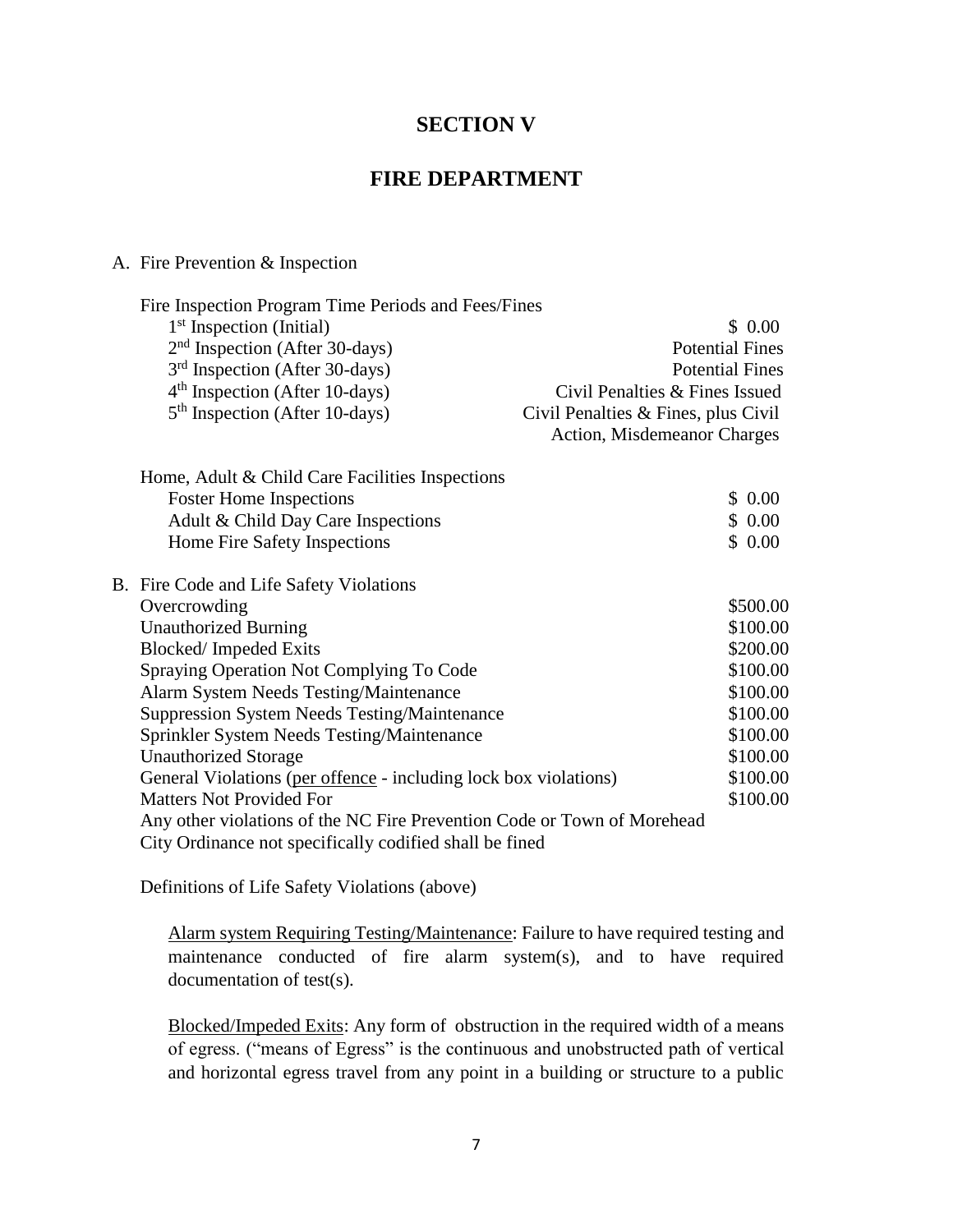way, consisting of three separate and distinct parts: the exit access, the exit, and the exit discharge.)

Overccrowding: A condition that exits when either there are more people in a building, structure or portion thereof that have been authorized or posted by the fire code official, or when the fire code official determines that a threat exists to the safety of the occupants due to persons sitting and/or standing in locations that may obstruct or impede the use of aisles, passages, corridors, stairways, exits or other components of the means of egress.

Spraying Operations Not Conforming With Code: Spraying flammable or combustible finishes without a properly installed spray booth or approved spraying area.

Sprinkler System Requiring Testing/Maintenance: Failure to have required testing and maintenance conducted on fire sprinkler system(s), and to have required documentation of test(s).

Suppression System Requiring Testing/Maintenance: Failure to have required testing and maintenance conducted of Alternative Automatic Fire-Extinguishing systems and to have required documentation of test(s). includes commercial Hood and Duct systems, Wet-chemical, Dry-chemical, Foam, Carbon Dioxide systems, Halon systems and Clean Agent systems.

Unauthorized Burning: Open Burning is NOT permitted within the city limits (as defined by State law). "Cooking" fires and "fire pits (portable fire places)" are permitted as these type fires are not deemed "open burning" (State law). Only "solid" fuels may be burned in the cooking and fire pit type fires. LP gas and Natural gas may be burned in these devices. In Contrast, leaves, paper or any other processed material is not allowed such as building lumber, plastics, fabrics, synthetics, etc.

Unauthorized Storage: The storage of flammable, combustible or hazardous liquids or materials improperly stored and/or without a permit. (This violation applies to facilities that are required to report under the Hazardous Chemicals Right-to-Know Act.)

C. Fire Protection Permits:

#### **NOTE:**

• Issued by the Morehead City Fire Department and may be purchased at Morehead City Planning and Inspections Department located at 706 Arendell Street, Morehead City, N.C.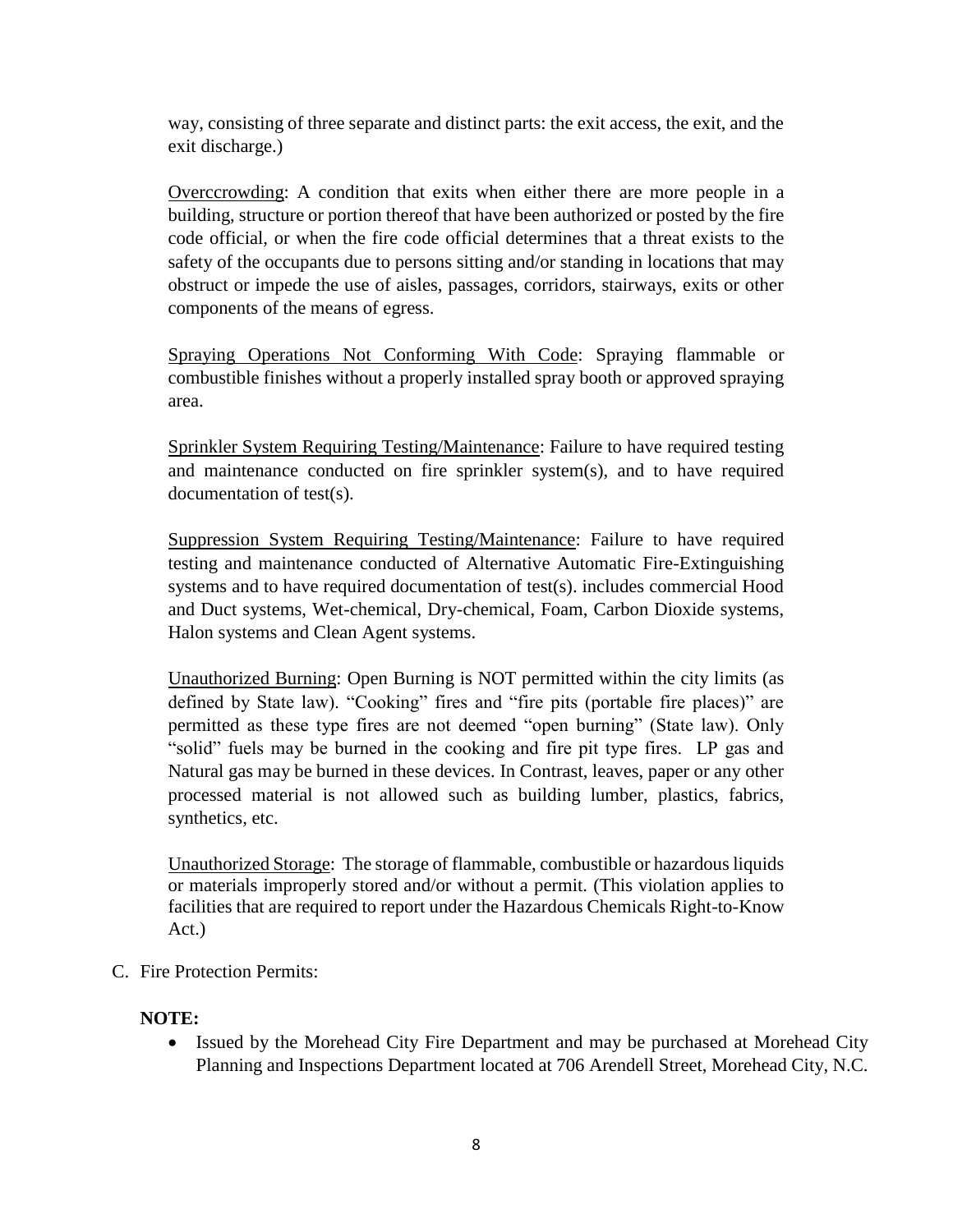- The Town of Morehead City **DOES NOT** issue permits for **OPEN BURNING** or **INDOOR PYROTECHNIC DISPLAYS**. Such are **PROHIBITED** within the corporate limits of the City.
- A "Double" permit fee will be charged for any permit for which work was performed prior to a permit being issued.

|  | Fee Schedule for Required Plan Reviews:                                               |                                                 |          |
|--|---------------------------------------------------------------------------------------|-------------------------------------------------|----------|
|  | Buildings/Structures 0-2499 sq. ft.                                                   |                                                 | \$50.00  |
|  | 2500-4999 sq. ft.                                                                     |                                                 | \$75.00  |
|  | 5000-9999 sq. ft.                                                                     |                                                 | \$100.00 |
|  | $10,000 + sq.$ ft.                                                                    |                                                 | \$150.00 |
|  | Fire Alarm Plan Review                                                                | included with purchase of permit                |          |
|  | Fire Sprinkler System Plan Review Fee                                                 |                                                 | \$75.00  |
|  | Standpipe/Fire Pump Plan Review                                                       | included with purchase of permit                |          |
|  | AES (Alternative Automatic Fire-Extinguishing Systems)                                |                                                 |          |
|  |                                                                                       | included with purchase of permit                |          |
|  | Tank Plan Review (UGST/AGST-Install, Remove, Abandon, Alter)                          |                                                 | \$75.00  |
|  | D. Required Fire Construction Permits (As described in Section 105.7 of NC Fire Code) |                                                 |          |
|  | <b>Automatic Fire-Extinguishing Systems</b>                                           |                                                 | \$100.00 |
|  | Battery Systems (> 50 gal. liquid capacity)                                           |                                                 | \$100.00 |
|  | Cryogenic Fluids                                                                      |                                                 | \$100.00 |
|  | <b>Compressed Gases</b>                                                               |                                                 | \$100.00 |
|  | Fire Pumps & Related Equipment                                                        |                                                 |          |
|  | Fire Alarm & Detection Systems & Related Equipment                                    |                                                 | \$100.00 |
|  | Flammable and Combustible Liquids (per site)                                          |                                                 |          |
|  | <b>Hazardous Materials</b>                                                            |                                                 | \$150.00 |
|  | <b>Industrial Ovens</b>                                                               |                                                 | \$100.00 |
|  | LP Gas                                                                                | Regulated & Issued by Department of Agriculture |          |
|  | Private Fire Hydrants                                                                 |                                                 | \$100.00 |
|  | Spraying or Dipping (rooms, booths, dip tanks)                                        |                                                 | \$100.00 |
|  | <b>Standpipe Systems</b>                                                              |                                                 | \$100.00 |
|  | Temporary Membrane Structures & Tents                                                 |                                                 | \$100.00 |
|  | E. Required Operational Fire Permits (As described in Section 105.6 of NC Fire Code)  |                                                 |          |
|  | <b>Amusement Buildings</b>                                                            |                                                 | \$100.00 |
|  | <b>Not Allowed in Town of Morehead City</b><br><b>Burning</b>                         |                                                 |          |
|  | Carnivals & Fairs                                                                     |                                                 | \$100.00 |
|  | <b>Combustible Dust Producing Operations</b>                                          |                                                 | \$100.00 |
|  | <b>Covered Mall Buildings</b>                                                         |                                                 | \$100.00 |
|  | <b>Exhibits &amp; Trade Shows</b>                                                     |                                                 | \$100.00 |
|  | Explosives (including all fireworks displays)                                         | \$100.00                                        |          |
|  | Flammable & Combustible Liquids (per site)                                            |                                                 |          |
|  | Fumigation/Thermal Insecticidal Fogging                                               |                                                 |          |
|  | Liquid or gas-fueled vehicles or equipment in assembly buildings                      |                                                 |          |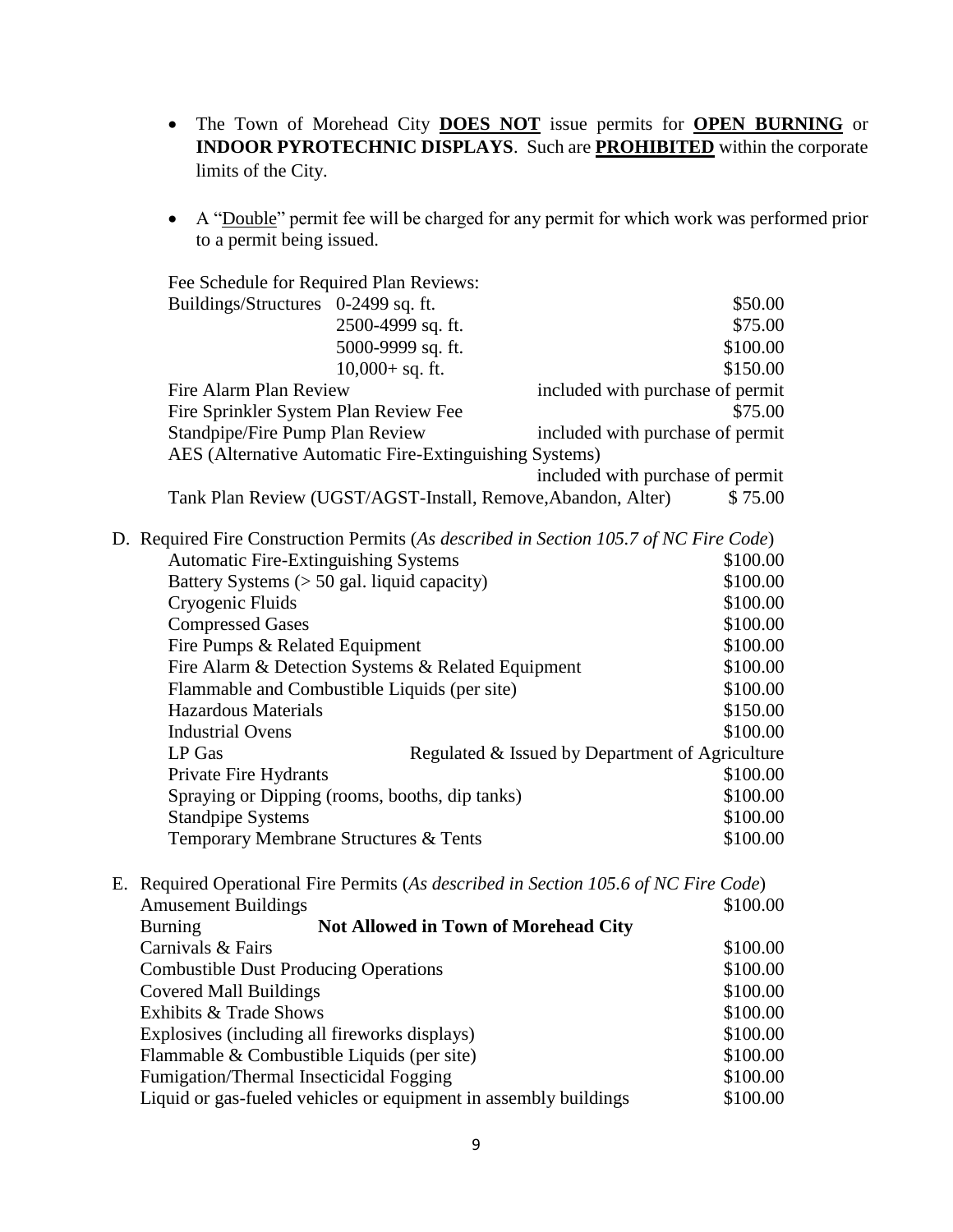| Private Fire Hydrants                                 | \$100.00 |
|-------------------------------------------------------|----------|
| <b>Pyrotechnics Special Effects Material</b>          | \$100.00 |
| Spraying & Dipping                                    | \$100.00 |
| <b>Temporary Membrane Structures and Tents</b>        | \$100.00 |
| <b>AGST/UGST Install/ Alter/ Removal/ Abandonment</b> | \$200.00 |
| Other                                                 | \$100.00 |

F. False Alarm Schedule

Each establishment within the Town of Morehead City will be allowed a total of *THREE (3)* false alarms per calendar year. Additional (false) fire alarms re-occurring after the third alarm will be subject to the following "Civil Citations" (**See note below defining "false alarms"):**

| 4 <sup>th</sup> occurring false alarm                      | \$100.00 |
|------------------------------------------------------------|----------|
| 5 <sup>th</sup> occurring false alarm                      | \$150.00 |
| 6 <sup>th</sup> occurring false alarm                      | \$200.00 |
| For each subsequent false alarm (within the calendar year) | \$50.00  |

*The fine will increase in increments of \$50.*

*(Example: 4<sup>th</sup> false alarm* = \$100, 5<sup>th</sup> - \$150, 6<sup>th</sup> \$200, 7<sup>th</sup> false alarm = \$250; if there were *to be a 4th & 5th false alarm the total fee would be \$250, if followed by a 6th the total would be \$450, etc.)*

**Fines for false alarm trips are issued for failure to maintain or make required repairs to fire alarm systems. Fines will not be issued for alarm trips due to natural causes, mischief or accidental activation of alarm systems that are maintained appropriately and functional. Each occurrence is a separate offence (fee as outlined above) and each occurrence fee increases as outlined above.**

#### G. EMS Transport Fees

| ALS Level 1 Non-Emergent            | \$450.00   |
|-------------------------------------|------------|
| ALS Level 1 Emergent Transport      | \$647.00   |
| ALS Level 2 Emergent Transport      | \$930.00   |
| <b>Specialty Care Transport</b>     | \$1,108.00 |
| <b>BLS</b> Emergent Transport       | \$545.00   |
| ALS Treatment/No Transport          | \$150.00   |
| Transport Mileage Charge (per mile) | \$18.50    |
|                                     |            |

*EMS/MC – EMS Management & Consultants (3rd Party Billing Company)*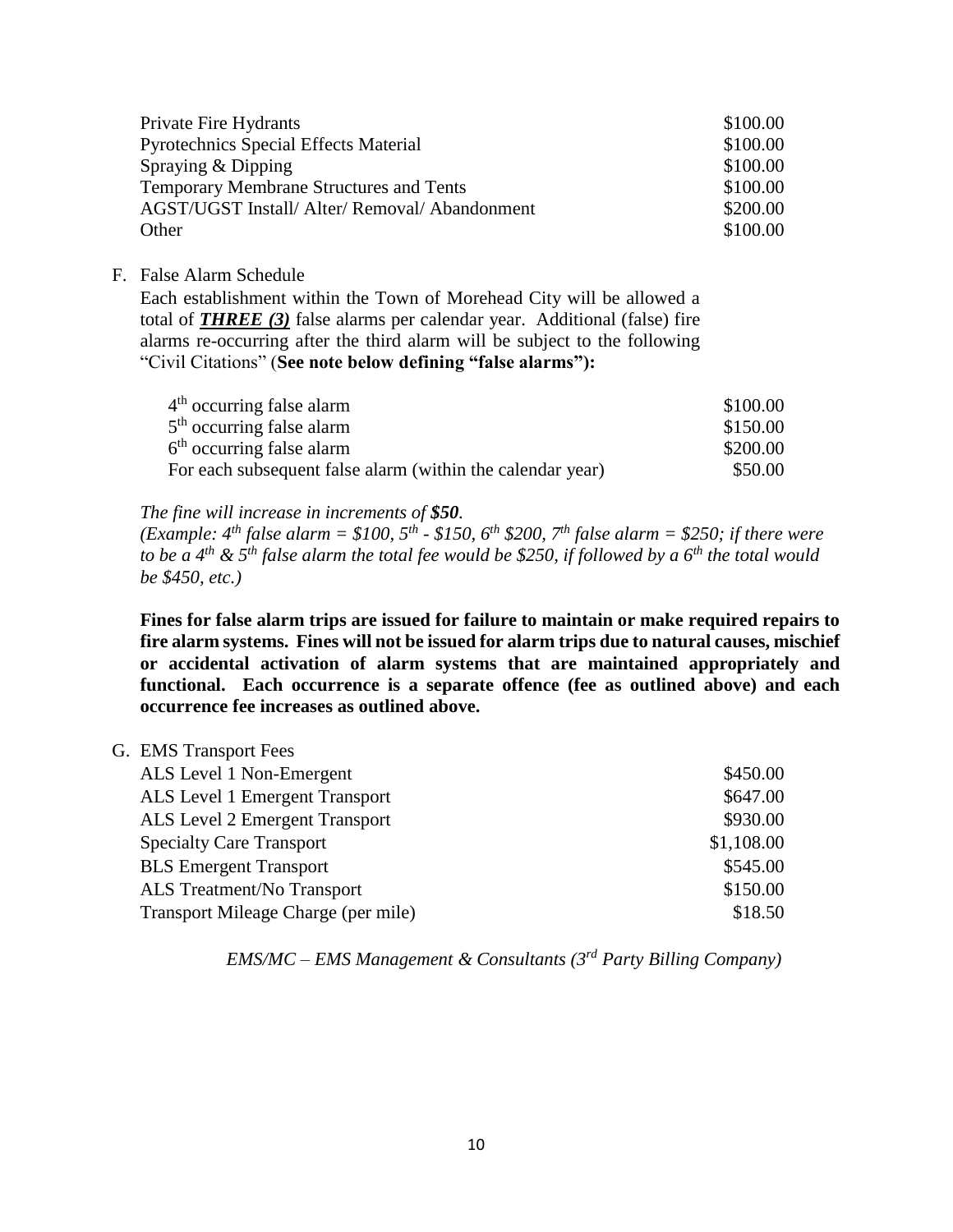## **SECTION VI**

## **PARKS AND RECREATION**

| A. Program Fees                                                                 |         |            |
|---------------------------------------------------------------------------------|---------|------------|
| Youth Basketball                                                                |         | \$40.00    |
| Girl's Volleyball                                                               |         | \$35.00    |
| Golf                                                                            |         | \$60.00    |
| Soccer Camp                                                                     |         | \$65.00    |
| Volleyball Camp                                                                 |         | \$50.00    |
| <b>NCSF 8K Run</b>                                                              |         | \$20.00    |
|                                                                                 | If Late | \$30.00    |
| <b>Summer Camp</b>                                                              |         |            |
| Resident (Full Summer - 8 weeks)                                                |         | \$350.00   |
| Second & each additional child                                                  |         | \$300.00   |
| Non-Resident (Full Summer - 8 weeks)                                            |         | \$500.00   |
| Second & each additional child                                                  |         | \$450.00   |
| Holiday Camps & Pre/Post Summer Weeks                                           |         |            |
| Resident                                                                        |         | \$60.00    |
| Non-Resident                                                                    |         | \$90.00    |
| B. Recreation Center – Annual Usage Fees                                        |         |            |
| Passes are valid for each calendar year January $I^{st}$ through December 31st. |         |            |
| Resident                                                                        |         |            |
| Youth (under 16)                                                                |         | \$15.00    |
| Young Adult (16-17)                                                             |         | \$25.00    |
| Adult $(18+)$                                                                   |         | \$75.00    |
| Family                                                                          |         | \$125.00   |
| Senior Citizen (62 or older)                                                    |         | \$50.00    |
| Non-Resident                                                                    |         |            |
| Youth (under 16)                                                                |         | \$75.00    |
| Young Adult (16-17)                                                             |         | \$100.00   |
| Adult $(18+)$                                                                   |         | \$150.00   |
| Family                                                                          |         | \$250.00   |
| Senior Citizen (62 or older)                                                    |         | \$100.00   |
| Daily Use Fee (does not apply to annual fee)                                    |         | \$<br>7.00 |
|                                                                                 |         |            |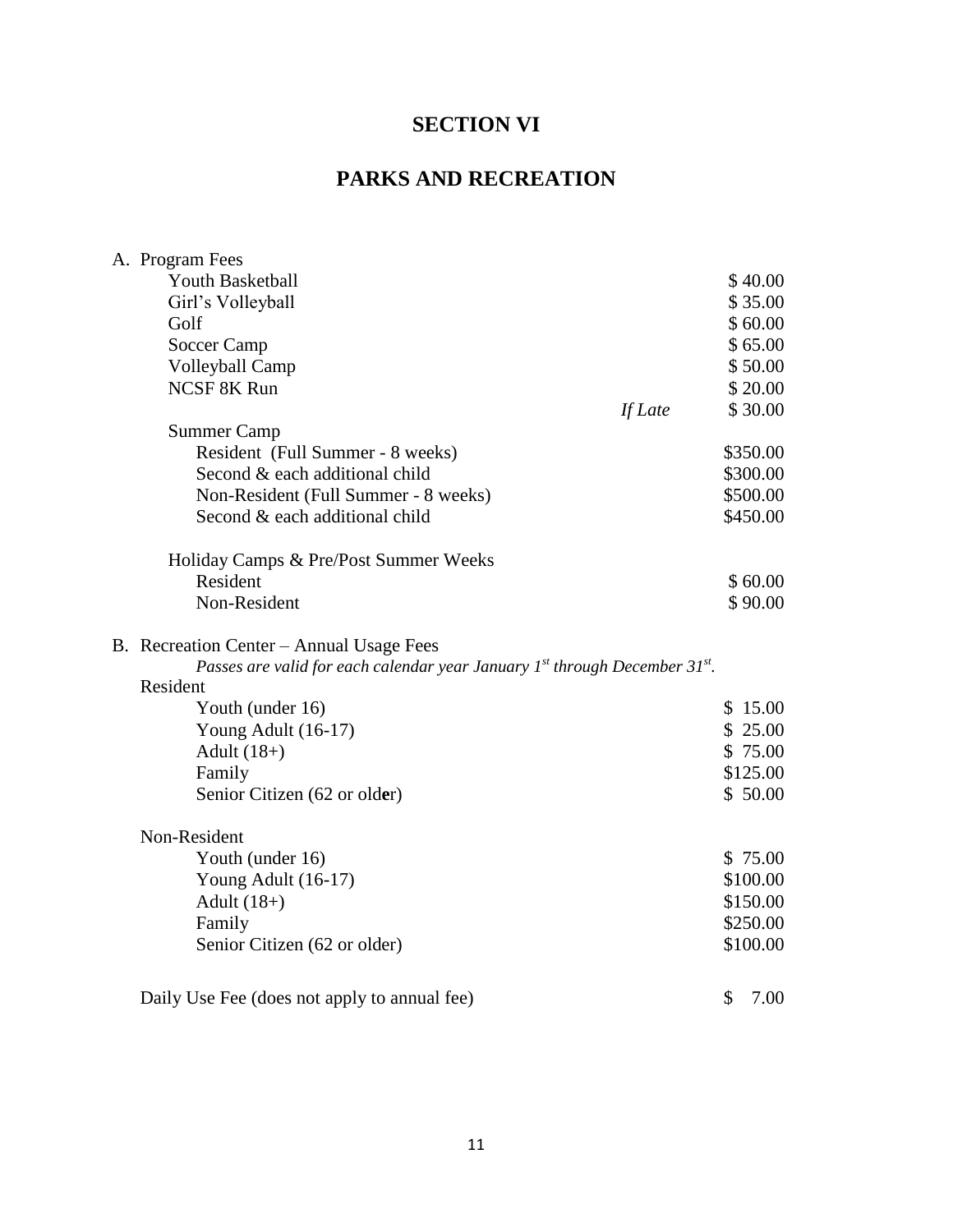## **SECTION VII**

## **PLANNING AND INSPECTIONS**

## A. Permit Fee Schedule

| <b>PERMIT FEES</b>                      | <b>RESIDENTIAL</b>                            | <b>COMMERCIAL</b>                                  |
|-----------------------------------------|-----------------------------------------------|----------------------------------------------------|
| <b>New Construction &amp; Additions</b> |                                               |                                                    |
| <b>Building</b>                         | $$50 + $0.20$ sf                              | $$75 + $0.23$ sf                                   |
| Electrical, plumbing, mechanical        | $$50$ per trade + $$0.12$ sf                  | $$65$ per trade + $$0.14$ sf                       |
| Accessory                               |                                               |                                                    |
| <b>Buildings/Porches/Decks/</b>         |                                               |                                                    |
| <b>Garages</b>                          |                                               |                                                    |
| <b>Building</b>                         | $$50 + $0.14$ sf                              | $$65 + $0.20 \text{ sf}$                           |
| Electrical, plumbing, mechanical        | $$50$ per trade + \$0.09 sf                   | $$65$ per trade + $$0.12$ sf                       |
| <b>Repairs/Renovations</b>              |                                               |                                                    |
|                                         | \$50/1 <sup>st</sup> \$5000 of value plus     | \$65/1st \$5000 of value plus \$5/each             |
|                                         | \$5/each add'l                                | add'l                                              |
|                                         | \$1000 plus \$50 per trade                    | \$1000 plus\$65 per trade                          |
| <b>Modular Home</b>                     |                                               |                                                    |
| On-frame                                | \$300                                         | \$300                                              |
| Off-frame                               | \$3/\$1000 contract value plus \$50           | \$3/\$1000 contract value plus \$65 per            |
|                                         | per trade                                     | trade                                              |
| <b>Mobile/Manufactured Home</b>         |                                               |                                                    |
| Single-wide                             | \$125                                         |                                                    |
| Double-wide                             | \$200                                         |                                                    |
| Triple-wide                             | \$350                                         |                                                    |
| <b>Minimum Housing</b>                  |                                               |                                                    |
| Minimum housing inspection fee          | No charge for initial inspection              |                                                    |
| <b>Other Permits</b>                    |                                               |                                                    |
| <b>ABC</b> Inspection                   |                                               | \$65                                               |
| <b>Boat Lift</b>                        | \$50                                          | \$65                                               |
| <b>County Project</b>                   |                                               | <b>No Charge</b>                                   |
| Demolition                              | \$50/structure plus bond (sec 4-              | \$65/structure plus bond (sec 4-16)                |
|                                         | 16)                                           |                                                    |
| Dock/Pier/Bulkhead                      | \$50                                          | \$65                                               |
| Electrical Changeout/Upgrade            | \$50/1 <sup>st</sup> \$5000 of value plus \$5 | \$65/1 <sup>st</sup> \$5000 of value plus \$5 each |
|                                         | each add'l \$1000                             | add'l \$1000                                       |
| Fences                                  | \$50                                          | \$65                                               |
| Fire Sprinkler System                   | \$250 plus \$1/head                           | \$250 plus \$1/head                                |
| <b>Gas Installation</b>                 | \$50                                          | \$65                                               |
| Gas Pumps/Storage Tanks                 |                                               | \$65/each                                          |
| Mechanical Changeout/Upgrade            | \$50/1 <sup>st</sup> \$5000 of value plus \$5 | \$65/1 <sup>st</sup> \$5000 of value plus \$5 each |
|                                         | each add'l \$1000                             | add'l \$1000                                       |
| Miscellaneous Inspection                | \$50                                          | \$65                                               |
| New Business Inspection                 |                                               | \$65                                               |
| (Change of occupancy/Relocation         |                                               |                                                    |
| Plumbing Changeout/Upgrade              | \$50/1 <sup>st</sup> \$5000 of value plus \$5 | \$65/1 <sup>st</sup> \$5000 of value plus \$5 each |
|                                         | each add'l \$1000                             | add'l \$1000                                       |
| Signs                                   | \$50 plus \$1.50 sf                           | \$65 plus \$1.50 sf                                |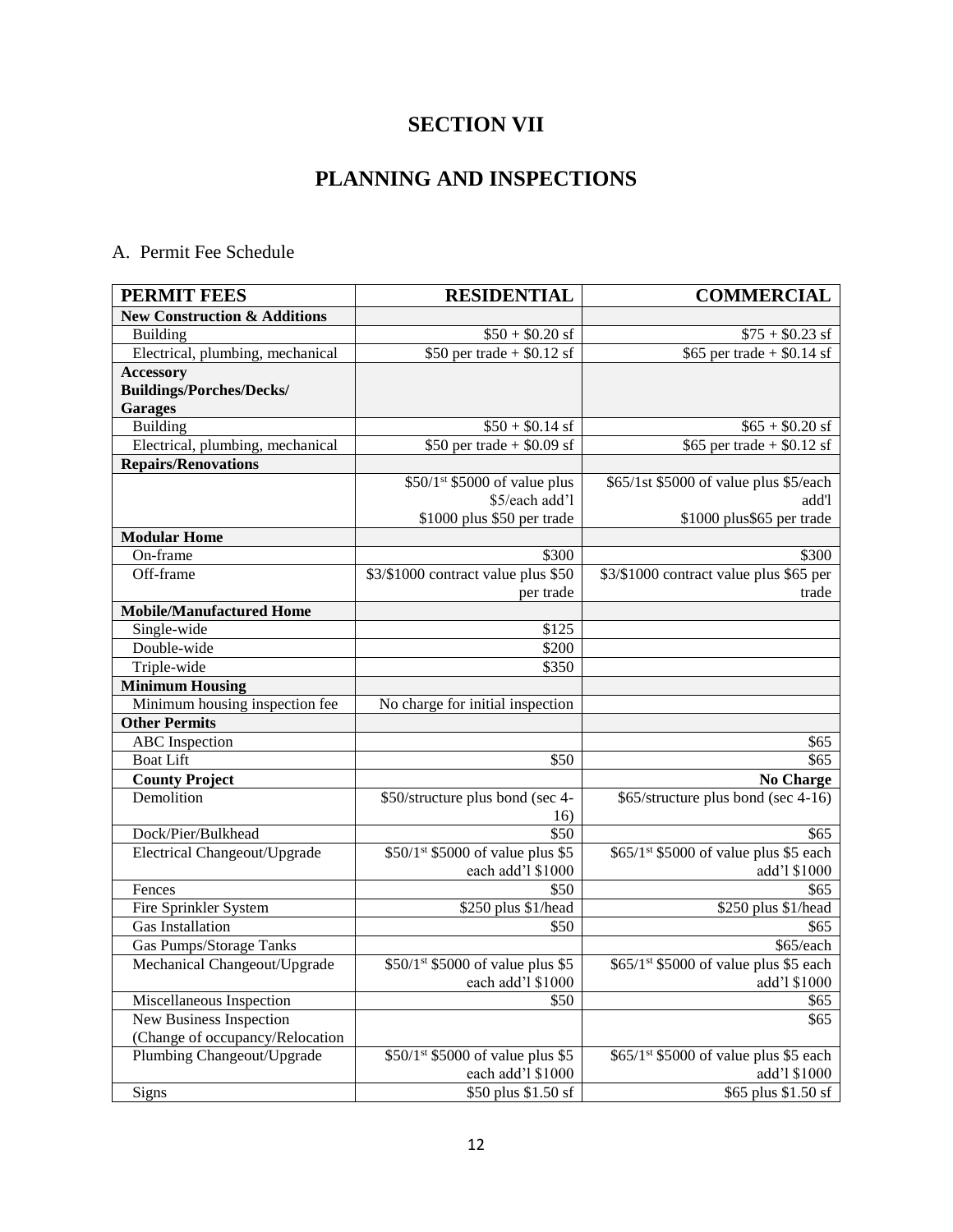| <b>Temporary Pole</b>              | \$50                       | \$65                          |
|------------------------------------|----------------------------|-------------------------------|
| Town Project                       |                            | `No Charge                    |
| <b>Construction without Permit</b> | Double fees per NCGS 160A- | Double fees per NCGS 160A-414 |
|                                    | 414                        |                               |
| <b>Homeowner Recovery Fee</b>      | \$10                       |                               |
| <b>Reinspection Fee</b>            |                            |                               |
| 1 <sup>st</sup> Reinspection       | No Charge                  | No Charge                     |
| 2 <sup>nd</sup> Reinspection       | \$50                       | \$65                          |
| 3 <sup>rd</sup> Reinspection       | \$100                      | \$130                         |
| 4 <sup>th</sup> Reinspection       | \$150                      | \$195                         |
| <b>Minimum Permit Fee</b>          | \$50                       | \$65                          |

If a permit based on value appears to be understated, the building Inspector may require written documentation to justify cost or use the resent Building Valuation Data available.

#### B. Planning & Zoning Fees

| Annexation                              |                              |
|-----------------------------------------|------------------------------|
| <b>Voluntary Annexation</b>             | \$350.00                     |
| <b>Board of Adjustment</b>              |                              |
| Appeal (Fee Refunded If Granted)        | \$275.00 Plus Costs          |
| <b>Special Use Permit</b>               | \$275.00 Plus Costs          |
| Special Use Permit, Complex             | \$275.00 Plus Costs Plus     |
| Multifamily/Townhouse                   | Site plan review fee         |
| Shopping Center/Institutional           |                              |
| <b>Planned Unit Development</b>         |                              |
| Mobile Home Park                        |                              |
| Variance                                | \$275.00 Plus Costs          |
| <b>Planning Board</b>                   |                              |
| Rezoning (Except PD or Conditional Use) | \$400.00 Plus Costs          |
| Conditional Use, Residential/PD         | \$400.00 Plus Costs Plus     |
| Conditional Use, Commercial/Industrial  | \$400.00 Plus Costs Plus     |
|                                         | <b>Site Plan Review Fees</b> |
| Subdivision, Exempt                     | \$25.00                      |
| Subdivision, Minor                      | \$100.00 Plus Costs          |
| Subdivision, Major                      |                              |
| Sketch                                  | \$300.00                     |
| Preliminary                             | \$350.00                     |
| Final                                   | \$175.00                     |
| Revision, Sketch                        | \$275.00                     |
| Revision, Preliminary                   | \$325.00                     |
| Revision, Final                         | \$150.00                     |
| <b>Extension of Approval</b>            | \$125.00                     |
| <b>Ordinance Text Amendment</b>         | \$325.00                     |
| Multi-Family Site Review                | \$275.00 Plus Costs Plus     |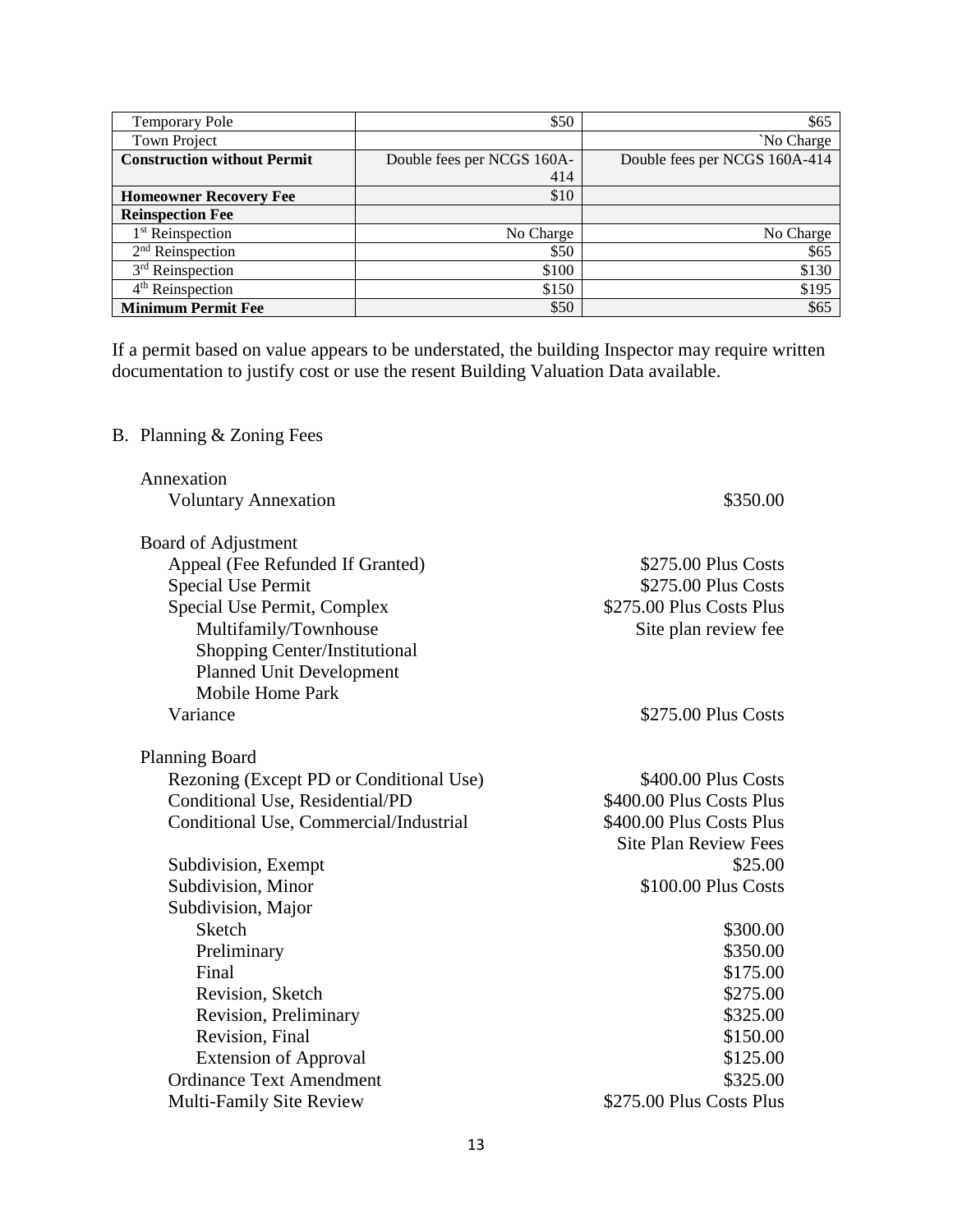| Landscape Plan<br>Landscape Plan Review by Planning Board                                                                                                                                                                                                                  | Site Plan Review Fee<br>\$300.00                                                                          |
|----------------------------------------------------------------------------------------------------------------------------------------------------------------------------------------------------------------------------------------------------------------------------|-----------------------------------------------------------------------------------------------------------|
| <b>Streets or Alleys</b><br><b>Street Closing/Alley Abandonment</b><br><b>Street Name Change</b><br>Right-Of-Way Useage/Sidewalk Café                                                                                                                                      | \$300.00<br>\$100.00 Plus Costs<br>\$100.00                                                               |
| Plan Review<br>Residential (Individual Lot)<br>Commercial (individual Development)<br><b>Residential Multi-Unit</b><br><b>Commercial Multi-Tenant</b><br><b>Conditional Use</b><br><b>Planned Development</b><br><b>Additional Submittals</b><br>Revision of Approved Plan | \$25.00<br>\$100.00<br>\$200.00<br>\$200.00<br>\$200.00<br>\$200.00<br>50% of Original Charge<br>\$175.00 |
| Documents<br>City Maps<br>Small $(11'x17'$ or smaller)<br>Medium (up to $3'x 4'$ )<br>Large (larger than $3'x 4'$ )<br>Special Order (per hour charge)                                                                                                                     | \$8.00<br>\$30.00<br>\$40.00<br>\$40.00                                                                   |
| <b>Miscellaneous Fees</b><br>Zoning Verification Letter<br>Zoning Compliance letter<br><b>Zoning Permit</b><br><b>Flood Determination Letter</b><br><b>ABC</b> permit Review<br><b>Performance Guarantee Processing</b>                                                    | \$25.00<br>\$40.00<br>\$25.00<br>\$25.00<br>\$25.00<br>\$5.00                                             |
| C. Buildings and Structures                                                                                                                                                                                                                                                |                                                                                                           |
| Contractors-Bond:<br>Every person required to register at the Office of the Inspection<br>Department under Section 4-13 shall also give a good and sufficient<br>bond in the sum of \$1,000 to be approved by the City Attorney.                                           | \$1,000.00                                                                                                |
| Removal of Demolition of Property-Bond:<br>In all cases of removal of building or a structure, a good and<br>sufficient bond in the sum of \$500 shall be posted by the property<br>owner or by his contractor at the time of application for a permit to                  | \$500.00                                                                                                  |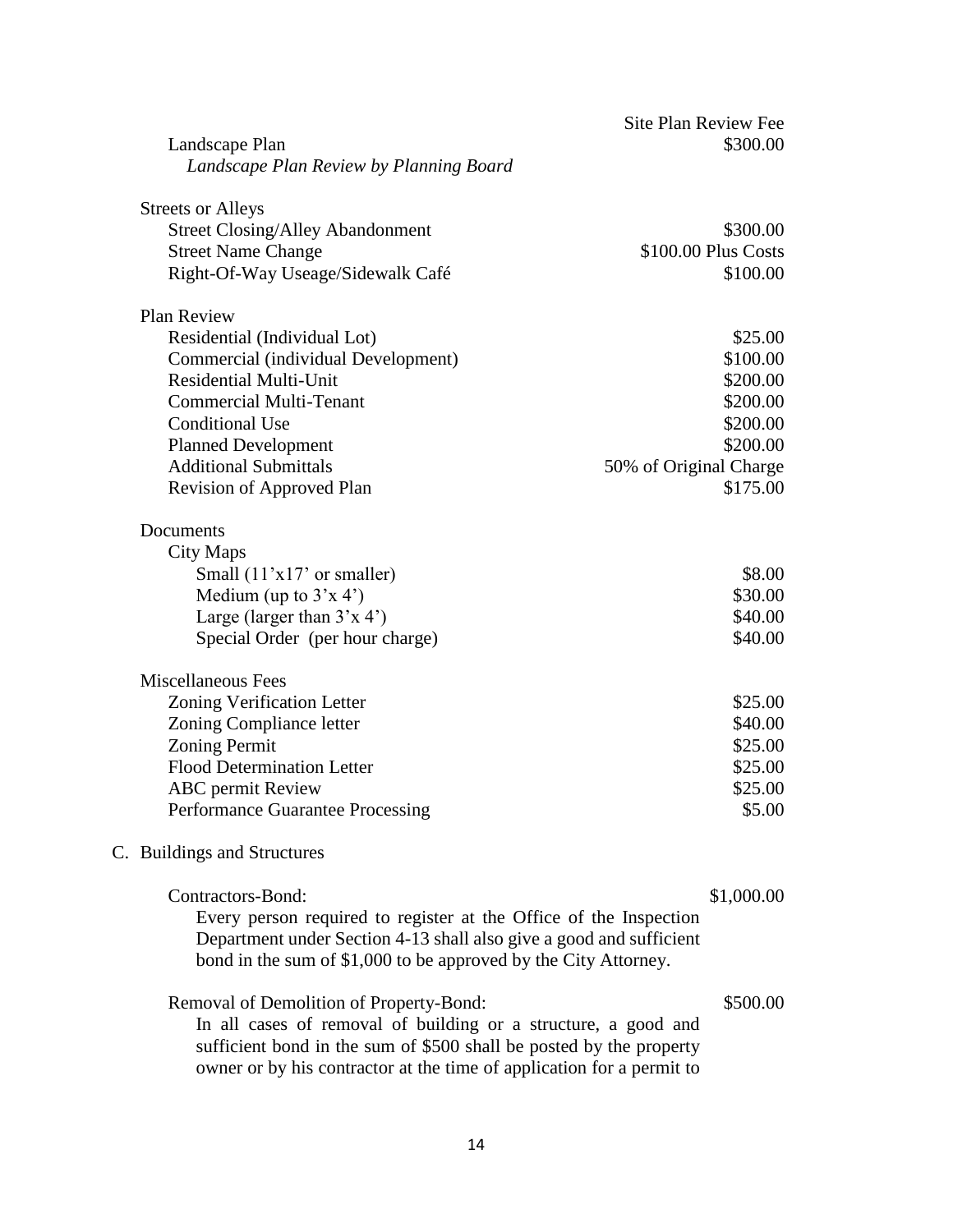| ensure complete removal or demolition, including all rubble and<br>debris.                                                                                                                                                                                                                                                                                                                                                                                                                                                                                                                                                                                                                                                                                                                                                                                                                                                                                                                                                                                                                                                                            |                                                     |  |
|-------------------------------------------------------------------------------------------------------------------------------------------------------------------------------------------------------------------------------------------------------------------------------------------------------------------------------------------------------------------------------------------------------------------------------------------------------------------------------------------------------------------------------------------------------------------------------------------------------------------------------------------------------------------------------------------------------------------------------------------------------------------------------------------------------------------------------------------------------------------------------------------------------------------------------------------------------------------------------------------------------------------------------------------------------------------------------------------------------------------------------------------------------|-----------------------------------------------------|--|
| Installing Energy Conservation Equipment, Etc.:<br>Each application shall be accompanied by the most currently<br>adopted fee on file in the Office of the City Clerk for the fiscal year<br>and prorated by quarters to the end of such year.<br>[See Minimum Residential Fee, permit].                                                                                                                                                                                                                                                                                                                                                                                                                                                                                                                                                                                                                                                                                                                                                                                                                                                              | Fees                                                |  |
| Bond                                                                                                                                                                                                                                                                                                                                                                                                                                                                                                                                                                                                                                                                                                                                                                                                                                                                                                                                                                                                                                                                                                                                                  | \$1,000.00                                          |  |
| D. Nuisances<br>Non-Maintenance of Buildings, Proper Disposal of Refuse,<br>Cutting grass/Leaves (Contracted Service)<br><b>Administrative Fee</b><br><b>Certified Mail Costs</b>                                                                                                                                                                                                                                                                                                                                                                                                                                                                                                                                                                                                                                                                                                                                                                                                                                                                                                                                                                     | <b>Actual Cost</b><br>\$25.00<br><b>Actual Cost</b> |  |
| <b>Advertising Costs</b>                                                                                                                                                                                                                                                                                                                                                                                                                                                                                                                                                                                                                                                                                                                                                                                                                                                                                                                                                                                                                                                                                                                              | <b>Actual Cost</b>                                  |  |
| E. Other Charges<br><b>CAMA</b> Exemption Letter                                                                                                                                                                                                                                                                                                                                                                                                                                                                                                                                                                                                                                                                                                                                                                                                                                                                                                                                                                                                                                                                                                      | \$25.00                                             |  |
| <b>CAMA Minor Permit Filing Fee</b> (State Mandated)                                                                                                                                                                                                                                                                                                                                                                                                                                                                                                                                                                                                                                                                                                                                                                                                                                                                                                                                                                                                                                                                                                  | \$100.00                                            |  |
| Items Recorded at Office of the Register of Deeds                                                                                                                                                                                                                                                                                                                                                                                                                                                                                                                                                                                                                                                                                                                                                                                                                                                                                                                                                                                                                                                                                                     | <b>Actual Cost</b>                                  |  |
| F. Sidewalk Cost Assessment                                                                                                                                                                                                                                                                                                                                                                                                                                                                                                                                                                                                                                                                                                                                                                                                                                                                                                                                                                                                                                                                                                                           |                                                     |  |
| Major Thoroughfares<br>(Per linear foot)<br>Arendell Street/US 70/Radio Island to Western ETJ<br>Bridges Street/Bridges Street Ext. $-4$ <sup>th</sup> Street to Hwy 70<br>Country Club Road - Bridges Street Ext. to N. 20 <sup>th</sup> Street<br>Hwy $24 -$ Hwy 70 to ETJ<br>N. 20 <sup>th</sup> Street – Arendell Street to Country Club Road<br>N. 35 <sup>th</sup> Street – Arendell Street to Country Club Road<br>Barbour Road - Bridges Street to Tootle Road<br>Friendly Road - Arendell Street to Country Club Road<br>McCabe Road - Hwy $24$ - Hwy 70<br><b>Minor Thoroughfares</b><br>(Per linear foot)<br>N. $28th$ Street – Arendell Street to Bridges Street<br>Bonner Avenue – Arendell Street to Bridges Street<br>Blair Farm Parkway - N. 20 <sup>th</sup> Street to Country Club Road<br>Mandy Lane - Barbour Road to N. 35 <sup>th</sup> Street<br>Mayberry Loop Road (South Loop) - N. 20 <sup>th</sup> Street to Tootle Road<br>Tootle Road - Mayberry Loop Road to Country Club Road<br>Country Club Road - N. 20 <sup>th</sup> Street to Blair Farm Parkway<br>Arthur Farm Road/Business Drive/Pond Drive/Gloria Dawn Road – | \$20.00<br>\$10.00                                  |  |
| From Old Airport Road to Bridges Street Ext.                                                                                                                                                                                                                                                                                                                                                                                                                                                                                                                                                                                                                                                                                                                                                                                                                                                                                                                                                                                                                                                                                                          |                                                     |  |

G. Wireless Facility Fees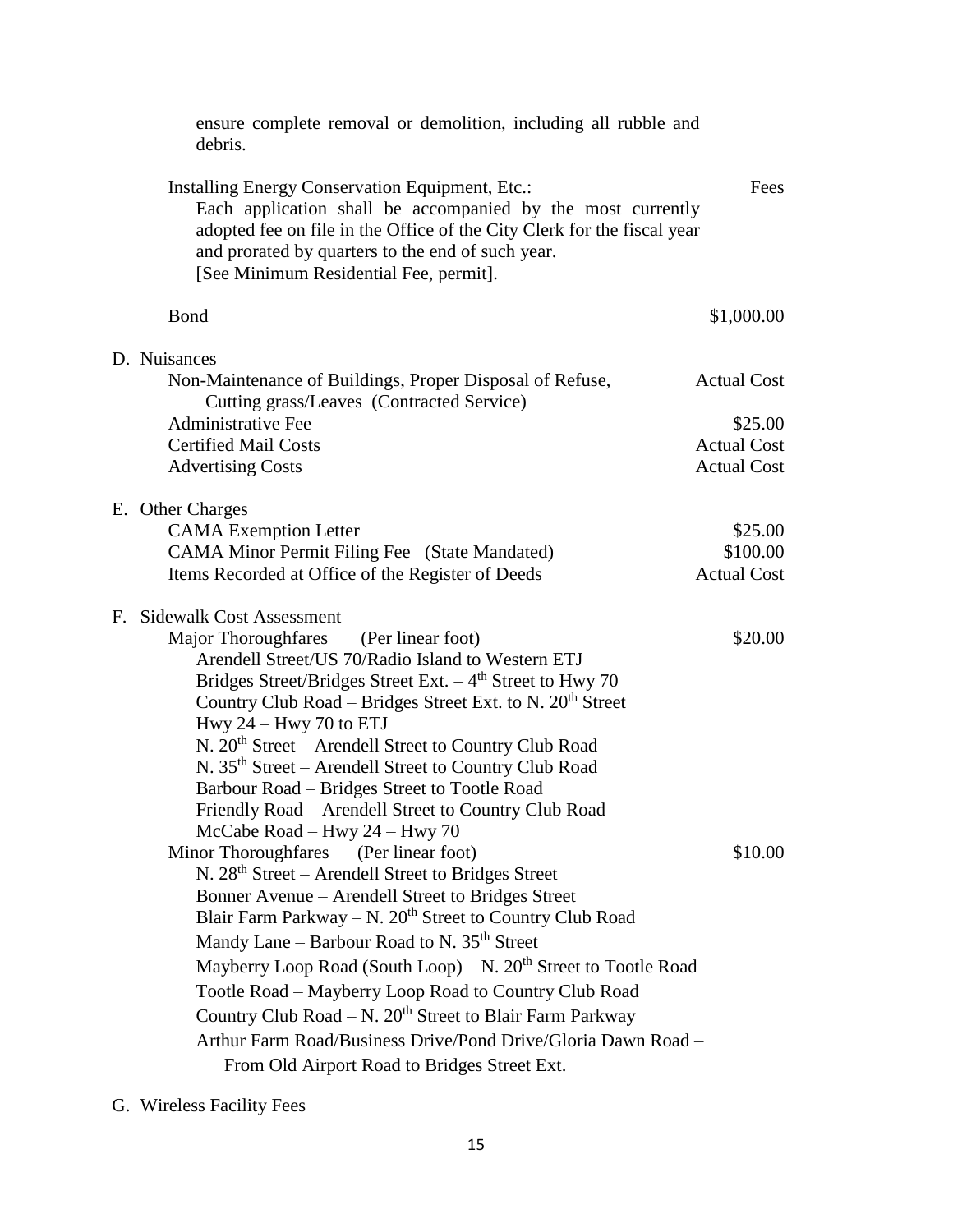| Application Fee – Small Wireless Facility                             | \$100.00 |
|-----------------------------------------------------------------------|----------|
| (per facility up to 5; \$50 each over 5)                              |          |
| Application Fee – Micro Wireless Facility in Right-Of-Way             | \$0.00   |
| <b>Application Technical Review Fee Small Wireless Facility</b>       | \$500.00 |
| <b>Application Technical Review Fee Micro Wireless Facility</b>       | \$0.00   |
| in Right-Of-Way                                                       |          |
| Annual License Fee – New Small Wireless Facility on Town Utility Pole | \$50.00  |
| Annual License Fee - New small Wireless Facility in Town              | \$270.00 |
| Right-Of-Way                                                          |          |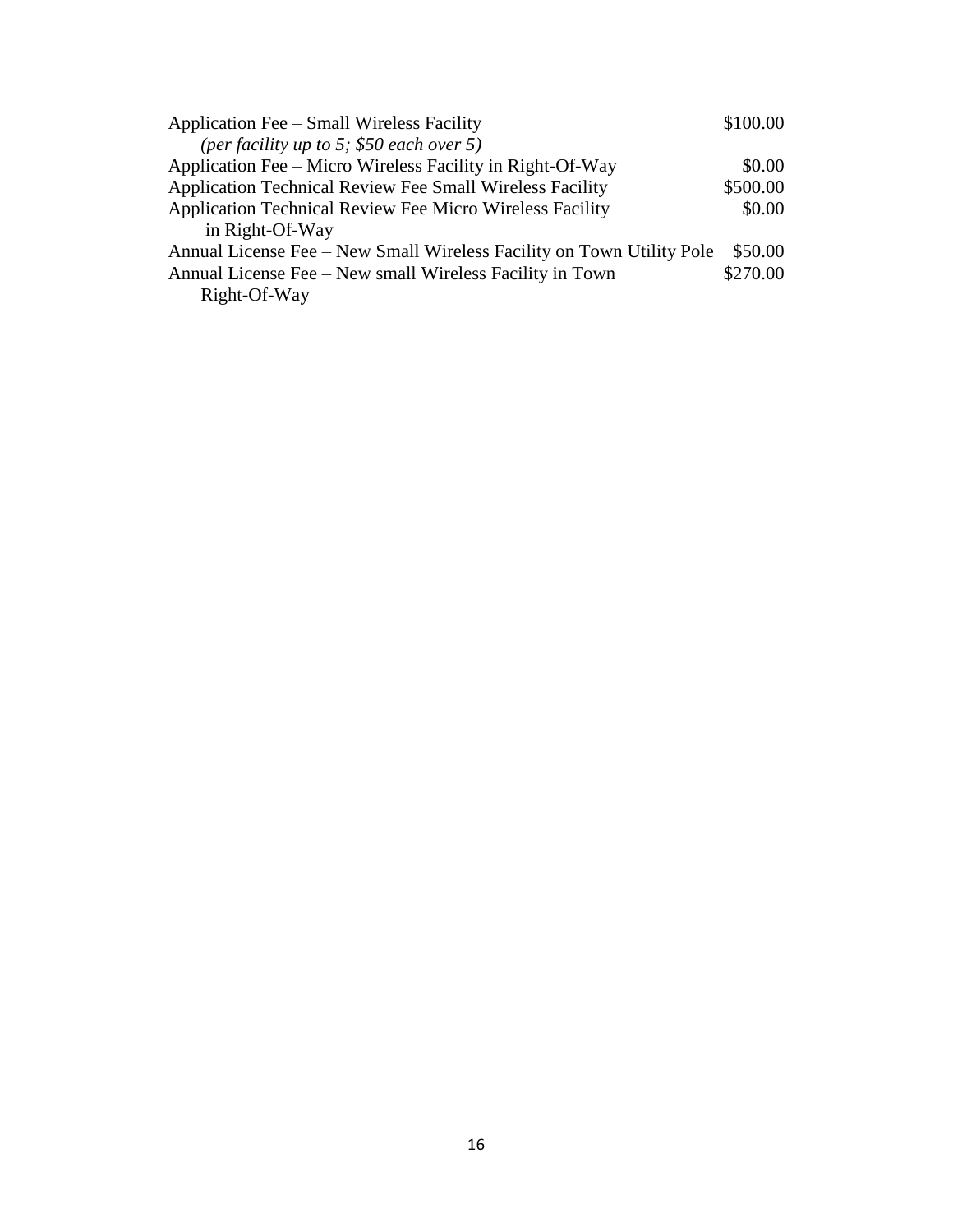## **SECTION VIII**

## **POLICE DEPARTMENT**

| A. Animal Control License Tax and Tag (One (1) time fee)                    |          |
|-----------------------------------------------------------------------------|----------|
| Each neutered/spayed cat or dog                                             | \$5.00   |
| Each non-neutered/non-spayed cat or dog                                     | \$10.00  |
| <b>B.</b> General Fees                                                      |          |
| <b>Accident Reports Copies</b>                                              | \$3.00   |
| <b>False Alarm Fee</b>                                                      | \$25.00  |
| Finger Printing Services (per set)                                          | \$10.00  |
| No fee for the purpose of seeking employment with the Town of Morehead City |          |
| Golf Cart Registration/Permit Fee (annual fee)                              | \$25.00  |
| C. Parking Violations                                                       |          |
| <b>Illegal Parking</b>                                                      | \$50.00  |
| <b>Obstructing Fire Lanes</b>                                               | \$50.00  |
| Parking Prohibited on Brick Paved Sidewalk on Waterfront                    | \$50.00  |
| D. Taxi Drivers Permit                                                      |          |
| Initial SBI & FBI Check                                                     | \$38.00  |
| Administration/Photo                                                        | \$10.00  |
| Fingerprinting, etc.                                                        | \$10.00  |
| Permanent Permit [After Approval]                                           | \$15.00  |
| <b>Renewal of Permanent Permit</b>                                          | \$15.00  |
| <b>Temporary Emergency Permit</b>                                           | \$10.00  |
| E. Towing                                                                   |          |
| <b>Application Payment for Wrecker Call List Privileges</b><br>(per year)   | \$25.00  |
| <b>Established Pricing Standards for Service</b>                            |          |
| (Charged by and Collected by Wrecker Services On Call List)                 |          |
| Daytime Towing (7:00 a.m.-6:00 p.m.)                                        | \$65.00  |
| Nighttime Towing (6:00 p.m.-7:00 a.m.)                                      | \$100.00 |
| Dolly/Car Carrier (if needed)                                               | \$25.00  |
| <b>Extreme Weather Conditions</b>                                           | \$100.00 |
| Storage Fee (per day)                                                       | \$20.00  |
| Large vehicles priced per amount of regular car space used                  |          |
| <b>Bulk Towing Fee</b><br>(Minimum depending on size)                       | \$125.00 |
| Roll-over/Overturned                                                        | \$100.00 |
| On-Scene Wait Time (more than 30 minutes)<br>(per hour)                     | \$50.00  |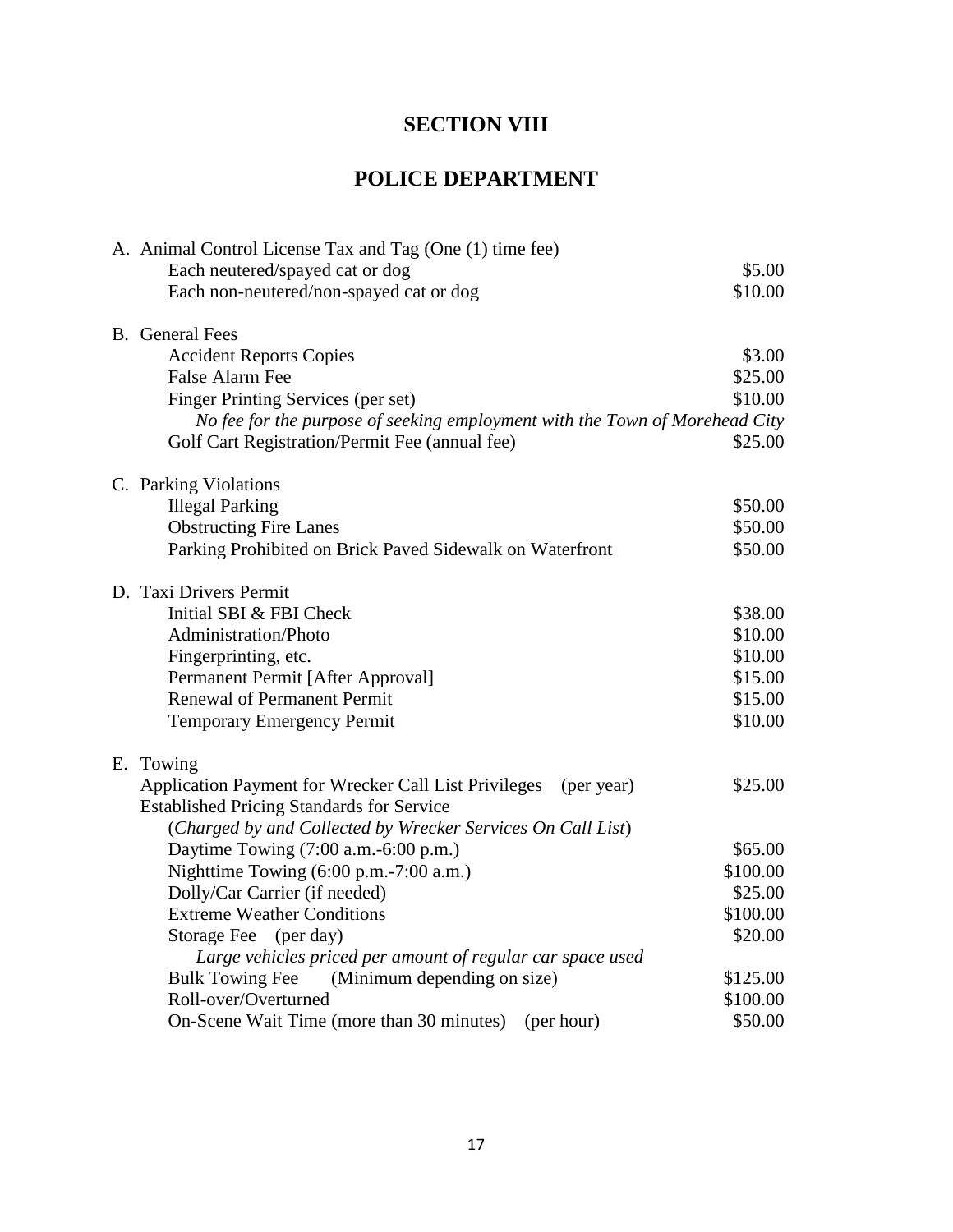## **SECTION IX**

#### **SYSTEM DEVELOPMENT FEES**

## **(Ordinance 2017-O-34)**

System development fees shall be based on the calculated gallon per day (GPD) flow rate of the anticipated use of the proposed structure, or increased use anticipated by an addition to the floor space of an existing structure. Flow rates shall be determined in accordance with the flow rates established in 15A NCAC 2T.0114 (a), (b) and (c), as amended from time to time by the Division of Water Resources. Once flow for a new establishment has been estimated in accordance with 15A NCAC 02T.0114, the flow shall be converted to Equivalent Residential Units (ERUs) by dividing the total flow by 360 gpd, which is the design flow associated with an ERU.

See Table 1 in Section 32-12 of the Town of Morehead City Code of Ordinances for details.

 $N/A = Not$  applicable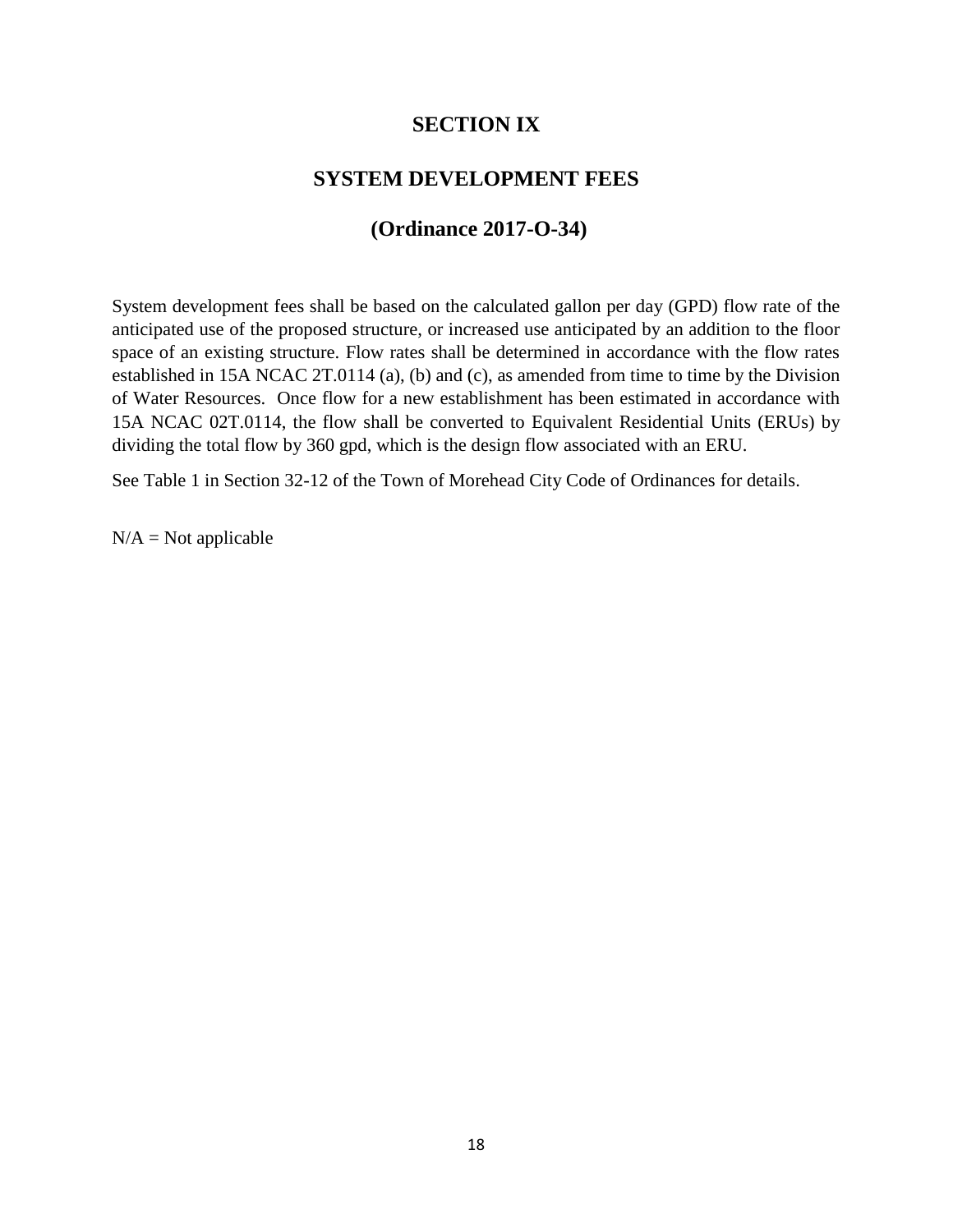## **SECTION X**

## **WATER/SEWER/SOLID WASTE**

| A. Solid Waste                                  |                               |          |
|-------------------------------------------------|-------------------------------|----------|
| <b>Residential Household</b>                    | (per month)                   | \$24.50  |
| Non-Residential with Cart                       | (per month)                   | \$24.50  |
| Cost of Second Trash Cart                       |                               | \$75.00  |
| B. Monthly Water, Sewer & Solid Waste Rates     |                               |          |
| <b>Water Consumption</b>                        |                               |          |
| $0 - 2,000$ Gallons Minimum                     |                               | \$17.81  |
| All over 2,000 Gallons                          | $(per 1,000$ gallons)         | \$8.91   |
| <b>Sewer Consumption</b>                        |                               |          |
| $0 - 2,000$ Gallons Minimum                     |                               | \$20.98  |
| All over 2,000 Gallons                          | $(per 1,000$ gallons)         | \$10.50  |
| C. Monthly In City Rates:                       |                               |          |
| Water                                           |                               | \$17.81  |
| Sewer                                           |                               | \$20.98  |
| <b>TOTAL</b>                                    |                               | \$38.79  |
| Water                                           |                               | \$17.81  |
| Sewer                                           |                               | \$20.98  |
| Solid Waste                                     |                               | \$24.50  |
| <b>TOTAL</b>                                    |                               | \$63.29  |
| D. Temporary Service (30 Days/2,000 Gallons)    |                               |          |
| Service*                                        |                               | \$30.00  |
| Water                                           |                               | \$17.81  |
| Water/Sewer                                     | (Sewer \$20.98)               | \$68.79  |
| Water/Sewer/Solid Waste                         | (Cart \$90.00)                | \$158.79 |
| Out of City Limits Temporary Service            | (water only)                  | \$56.67  |
| E. Outside City Limits – Monthly Water Rate     |                               |          |
| $0 - 2,000$ Gallons Minimum                     |                               | \$26.67  |
| All over 2,000 Gallons                          | $(per 1,000 \text{ gallons})$ | \$13.34  |
| F. Miscellaneous Service Charges and Fees       |                               |          |
| Service Fee [due upon activation of new service |                               | \$30.00  |
| Turn-on/off fee (working hrs)                   | (per occurrence)              | \$15.00  |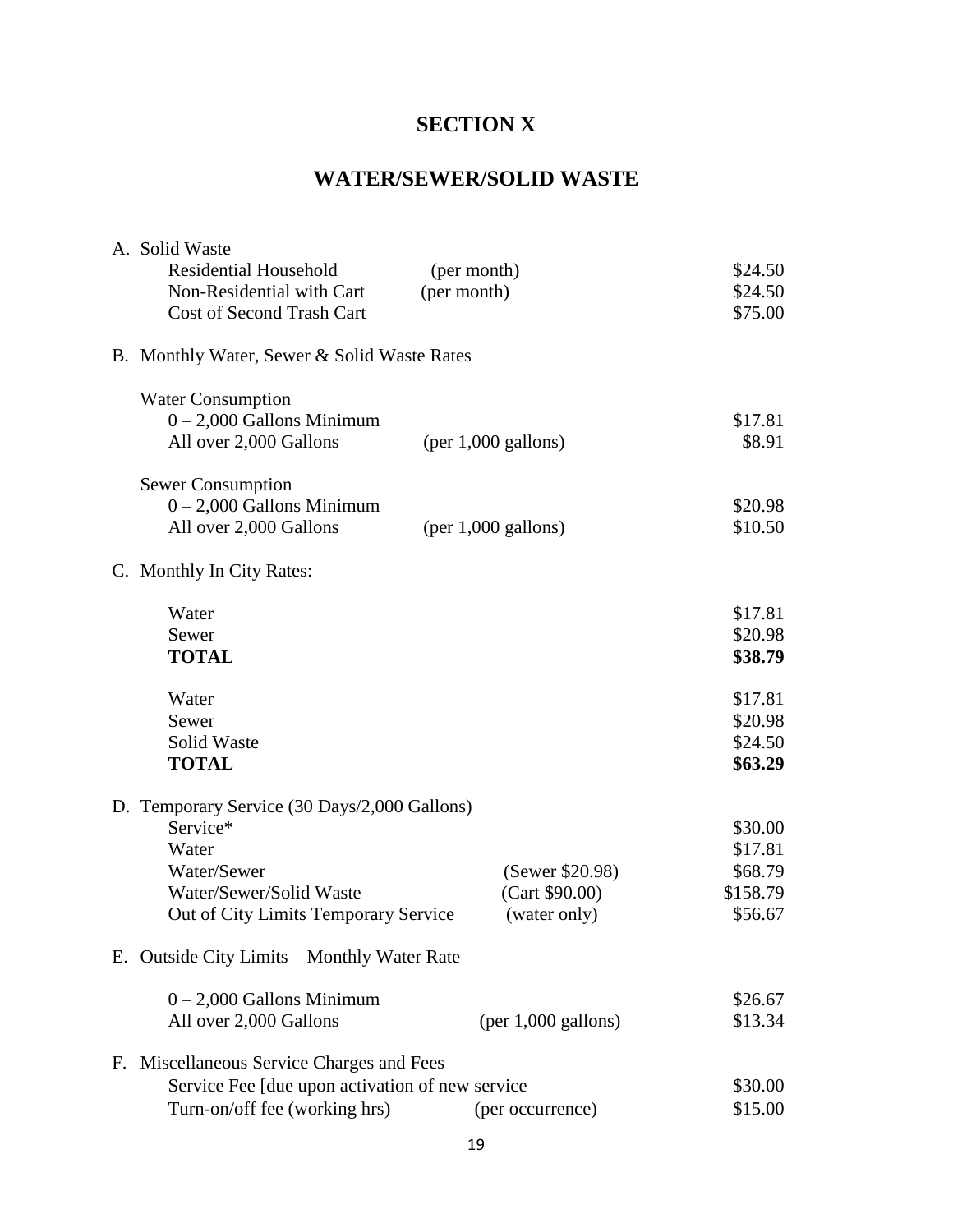| Turn-n/off fee (after hrs.)                | (per occurrence) | \$50.00              |
|--------------------------------------------|------------------|----------------------|
| Meter Test - On Site                       |                  | \$20.00              |
| Meter Test – Bench                         |                  | \$100.00             |
| <b>Cutoff</b> Fee                          |                  | \$30.00              |
| <b>Transfer Fee</b>                        |                  | \$30.00              |
| <b>Temporary Services</b>                  |                  | \$68.79              |
| Temporary Services w/trash pickup          |                  | \$158.79             |
| <b>Second Trash Cart</b>                   |                  | \$75.00              |
| Sprinkler Heads – First 500 Annually       |                  | \$110.00             |
| Sprinkler Heads – Over 500 [Each/Annually] |                  | \$0.22               |
| Fire Hydrant [Annually]                    |                  | \$66.00              |
| Water Meter Repair Fee**                   |                  | \$50.00              |
| <b>Non-Payment Penalty</b>                 |                  | 10% of balance owing |

*\*\*Including but not limited to straight pipe, cutting off lock, moving meter and any unauthorized activity.*

| G. User Deposits | (based on monthly billing)                                                                                                        |            |
|------------------|-----------------------------------------------------------------------------------------------------------------------------------|------------|
| 3/4 Inch Meter   |                                                                                                                                   | \$100.00   |
| 1- Inch Meter    |                                                                                                                                   | \$140.00   |
| 2- Inch Meter    |                                                                                                                                   | \$400.00   |
| 3- Inch Meter    |                                                                                                                                   | \$800.00   |
| $4-$ Inch        |                                                                                                                                   | \$1,600.00 |
|                  | Larger – deposit equal to 3x estimated usage, set by Department Director<br>Fire Hydrant Meter – Deposit Varies Depending on Size |            |
|                  |                                                                                                                                   |            |

#### H. Water Charges and Tap Fees Schedule

| Water Line Size (In Town Rates) |                       |
|---------------------------------|-----------------------|
| $3/4$ Inch line                 | \$700.00              |
| 1 Inch line                     | \$900.00              |
| Greater than 1 Inch             | Actual Cost plus 15%  |
| Sewer Line Size                 |                       |
| Residential 4 inch              | \$500.00              |
| Greater than 4 inch             | Actual Cost plus 15%. |

#### I. Water/Sewer Taps and Extension Fees Outside Corporate Limits

Water Tap and Extension Fee**:**

Parcels of land will pay \$8.00 per lineal feet of frontage plus the cost of the tap[s]. Any additional water taps for the same parcel, the owner will be charged the cost of the taps.

Sewer Tap and Extension Fee: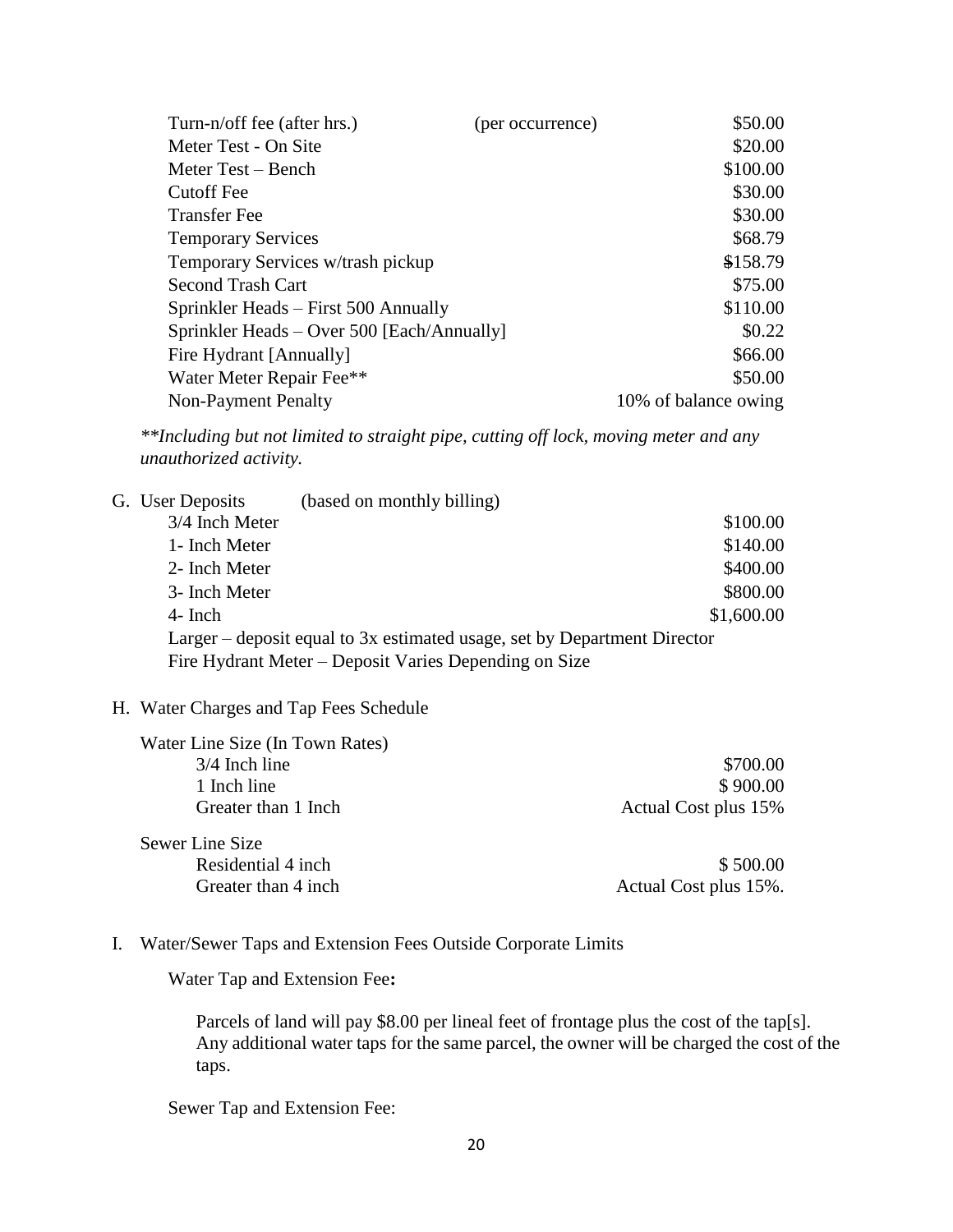Parcels of land will pay \$10.00 per lineal feet of frontage plus the cost of the tap[s]. Any additional water taps for the same parcel, the owner will be charged the cost of the taps.

#### **NOTE:**

- Where water or sewer lines that adjoin corner lots, the primary service frontage shall be assessed for the total frontage and the secondary frontage shall be exempt for up to 150 lineal feet of frontage or the primary service frontage, whichever is less.
- Where water and/or sewer lines do not extend completely across the customers property, the fee shall apply to the length of the extension.
- Out of City water service may be provided on a case-by-case basis or in a regional basis by Council action. Sewer service requires the property owner to petition for annexation and requires water service per City standards.